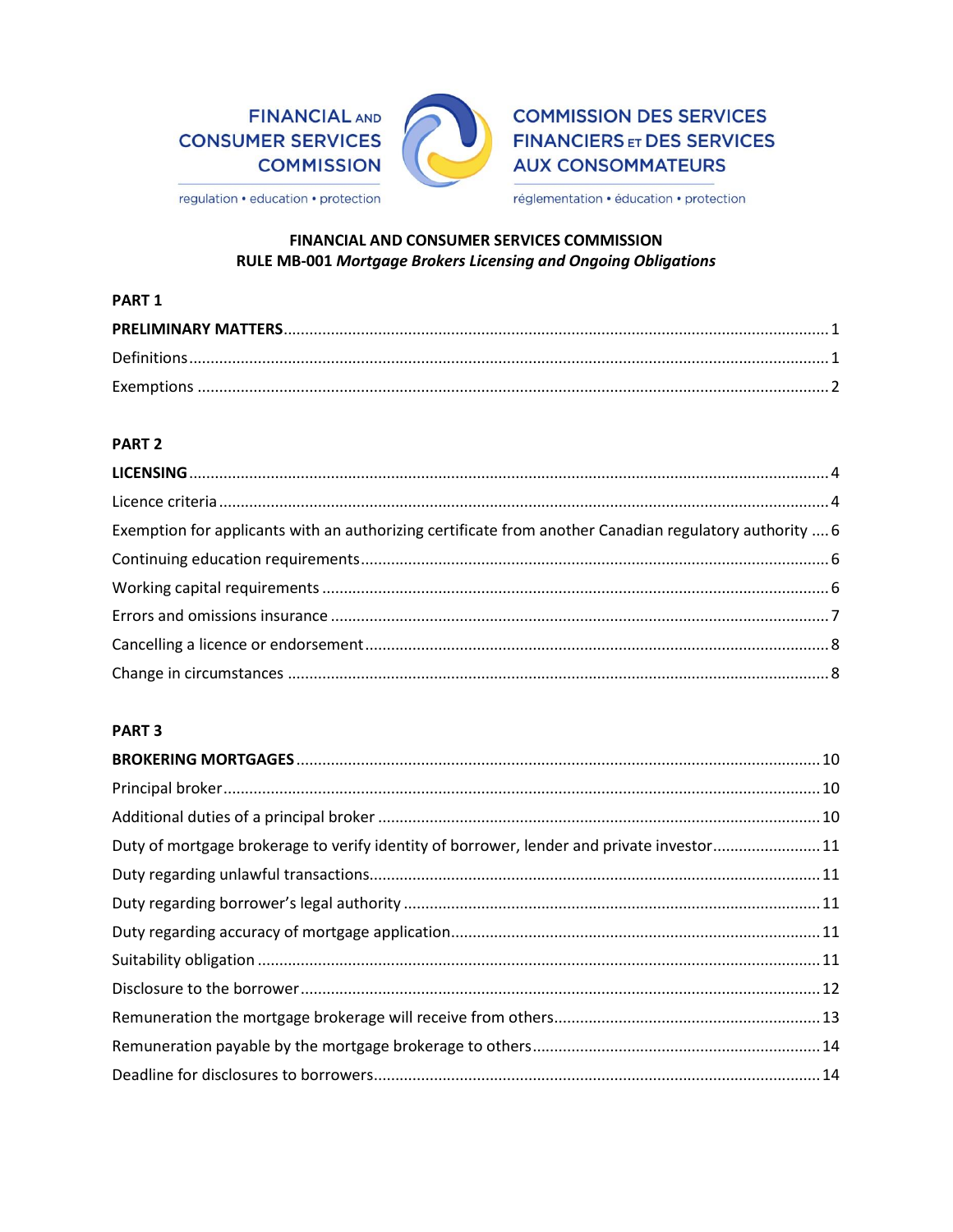| Duty of mortgage brokerage in authorization of mortgage brokers and mortgage associates 19   |  |
|----------------------------------------------------------------------------------------------|--|
| Duty of mortgage brokers and mortgage associates acting on behalf of a mortgage brokerage 19 |  |
| Use of a professional corporation by mortgage brokers and mortgage associates19              |  |

## PART<sub>4</sub>

## PART<sub>5</sub>

## PART<sub>6</sub>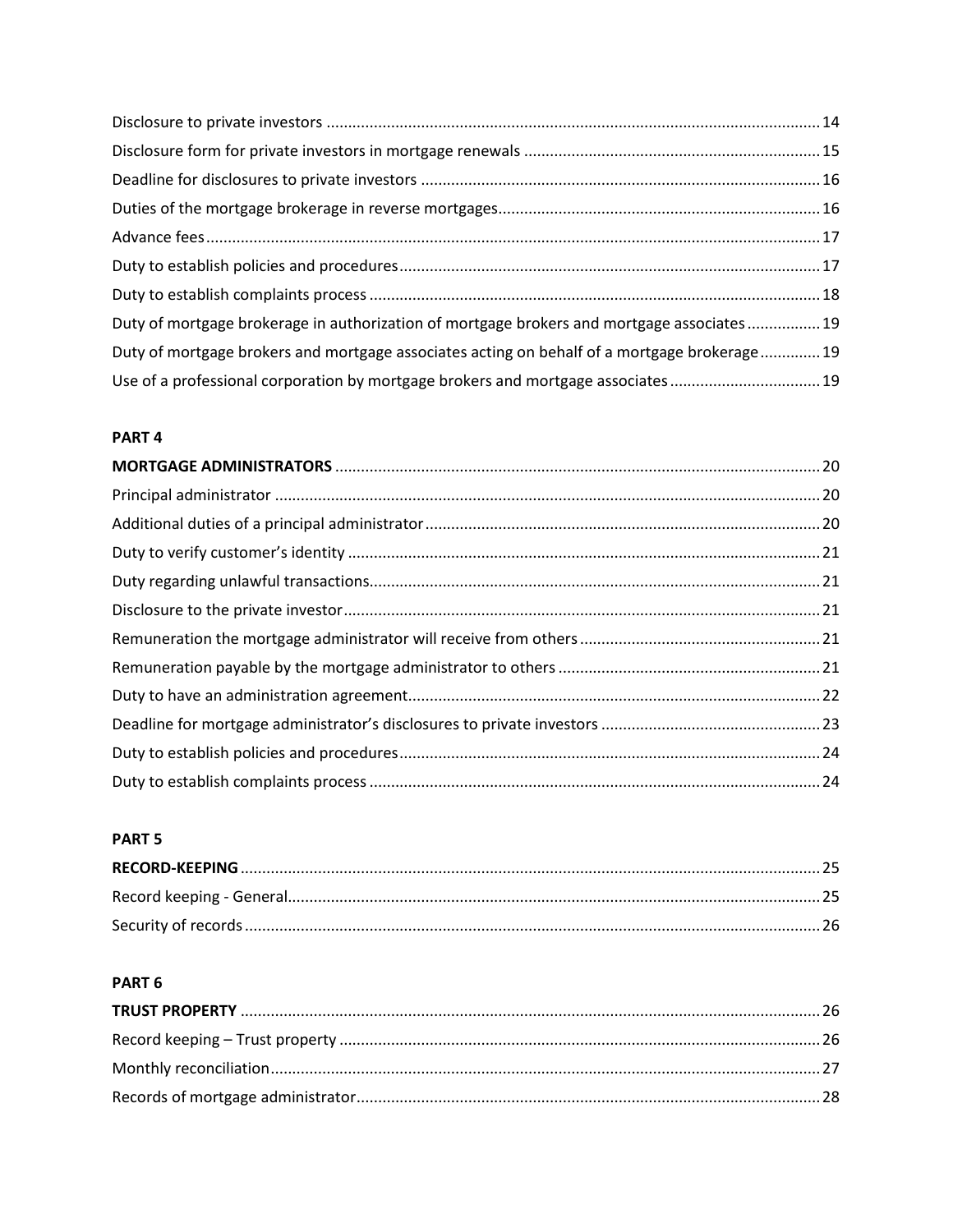## PART<sub>7</sub>

## PART 8

## PART<sub>9</sub>

|--|

#### **PART 10**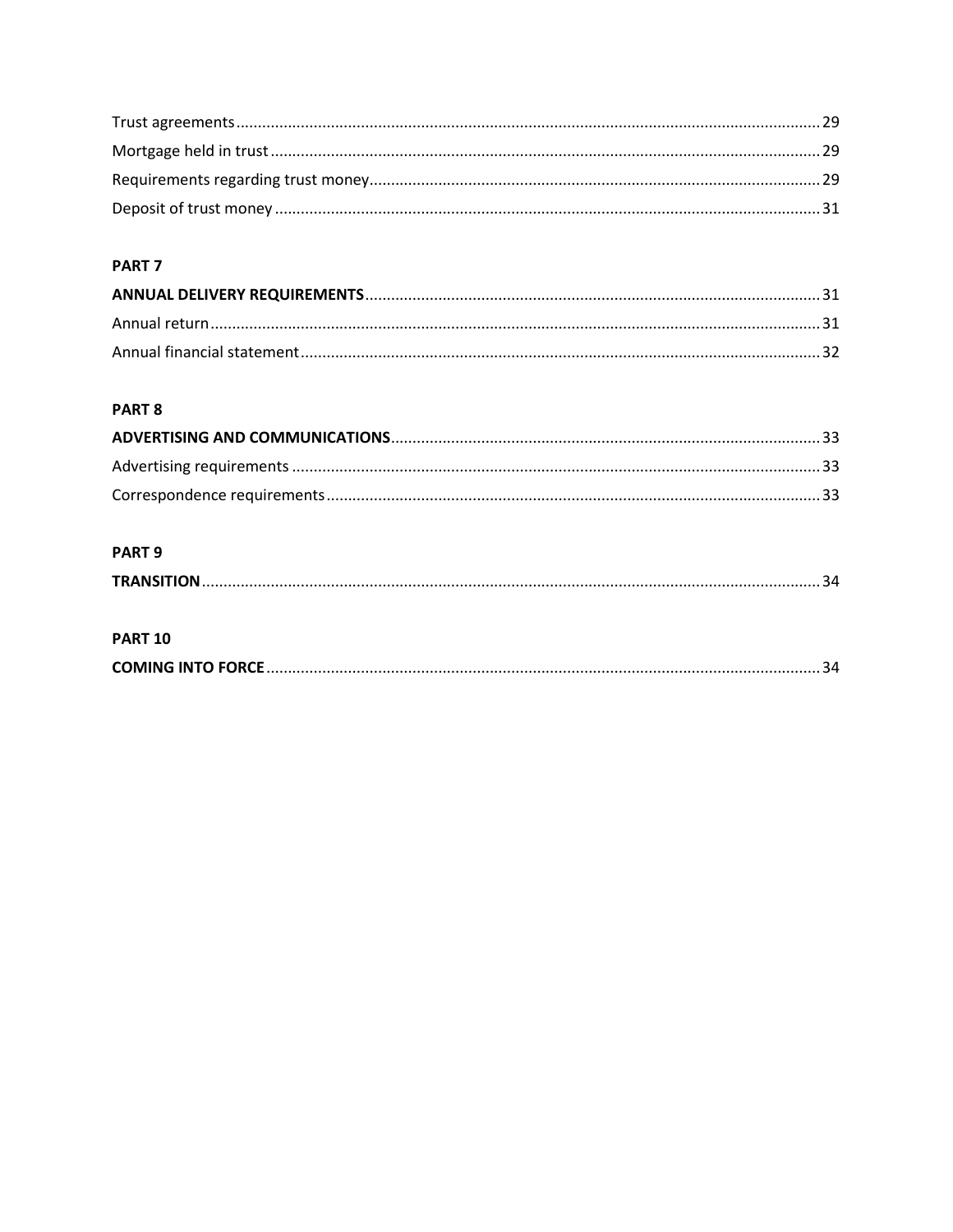#### **PART 1 PRELIMINARY MATTERS**

#### <span id="page-3-1"></span><span id="page-3-0"></span>**Definitions**

**1. (1)** In this Rule:

**"**Act" means the *Mortgage Brokers Act*.

"Agreement on Internal Trade" means the Agreement on Internal Trade entered into on or about July 18, 1994 by the governments of Canada, the provinces and the territories.

"approved education program" means

- (a) for a mortgage associate licence, a mortgage associate education program that is approved by the Director;
- (b) for a mortgage broker licence, a mortgage broker education program that is approved by the Director.

"authorizing certificate" means a valid certificate, licence, registration, or other form of official recognition granted by a regulatory authority in a jurisdiction that is a party to the Agreement on Internal Trade, to an individual, which attests an individual is qualified to practise an occupation that is substantially equivalent to that of mortgage broker or mortgage associate.

"business location" means a location where the mortgage brokerage or mortgage administrator carries out activities referred to in subsection 1(3) or (4) of the Act that requires licensing, and includes a residence if regular and ongoing licensed activities are carried out from the residence or if records relating to licensed activities are kept at the residence."

"financial institution" means:

- (a) a bank or authorized foreign bank as defined in the *Bank Act* (Canada);
- (b) a credit union or caisse populaire incorporated or continued pursuant to the *Credit Unions Act*;
- (c) a loan company or trust company incorporated, continued or licensed pursuant to the *Loan and Trust Companies Act*;
- (d) a retail association as defined in the *Cooperative Credit Associations Act* (Canada).

"insurance company" means an insurer licensed under the *Insurance Act*.

"interest in a mortgage" means the interest of a person who will or may receive a benefit or advantage, whether directly or indirectly, if the mortgage transaction proceeds as proposed, including any benefit or advantage resulting from a transaction ancillary to the mortgage transaction, but not including any remuneration that is to be received by the mortgage brokerage or related person directly from the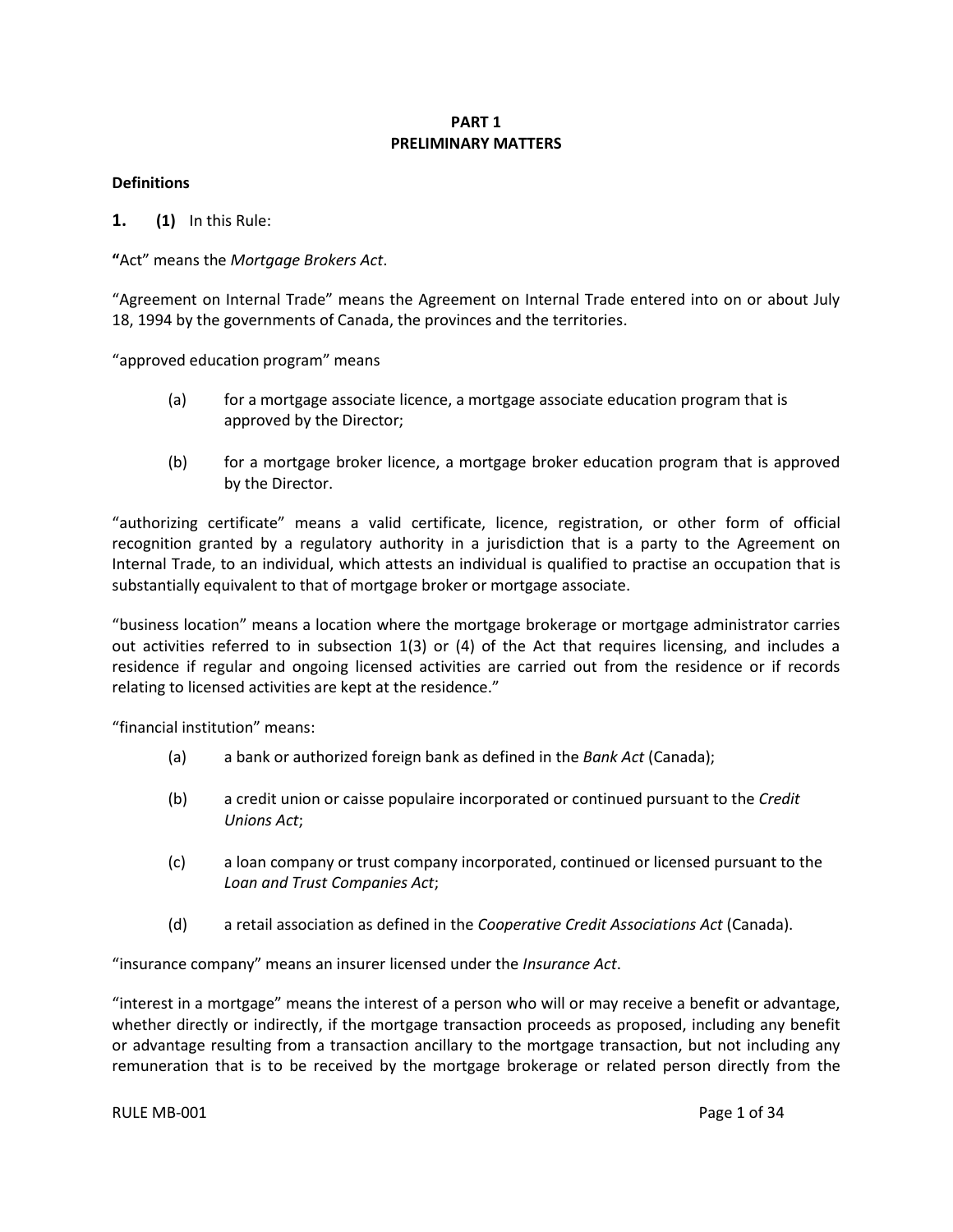borrower with respect to the mortgage brokerage services provided for the proposed mortgage transaction and has otherwise been disclosed to the borrower.

"related person" means a person who shares a relationship with a mortgage brokerage or mortgage administrator, including a mortgage broker, mortgage associate, shareholder, partner, director, officer, employee or other representative of the mortgage brokerage or mortgage administrator, other than an arm's-length business relationship.

"private investor" means any person who invests or proposes to invest in a mortgage, but does not include:

- (a) a body corporate that
	- (i) has assets having an aggregate realizable value, net of related liabilities, of at least \$5 million; and
	- (ii) provides written confirmation to the mortgage brokerage or mortgage administrator that it has assets in the amount mentioned in paragraph (a)(i).
- (b) an administrator or trustee of a registered pension plan within the meaning of subsection 248(1) of the *Income Tax Act* (Canada);
- (c) a mortgage brokerage or a mortgage administrator acting on its own behalf;
- (d) the Crown, or an agent of the Crown, in right of New Brunswick, of Canada or of any other jurisdiction in Canada; or
- (e) a person in respect of which all of the owners of interests, other than the voting securities required by law to be owned by directors, are persons or entities described in paragraphs (a) to (d).
- **(2)** The definitions contained in the Act apply to this Rule, unless the terms in question are defined in this Rule.

#### <span id="page-4-0"></span>**Exemptions**

- **2.** For the purposes of paragraph 2(1)(a) of the Act, the Act does not apply to:
	- (a) A financial institution that conducts activities referred to in subsection 1(3) or (4) of the Act;
	- (b) An insurance company that conducts activities referred to in subsection 1(3) or (4) of the Act;
	- (c) A director, officer or employee of a financial institution or an insurance company, including, in the case of an insurance company, a licensed agent authorized to act on its behalf, when in the ordinary course of his or her duties, the person conducts activities referred to in subsection 1(3) or (4) of the Act on behalf of the financial institution or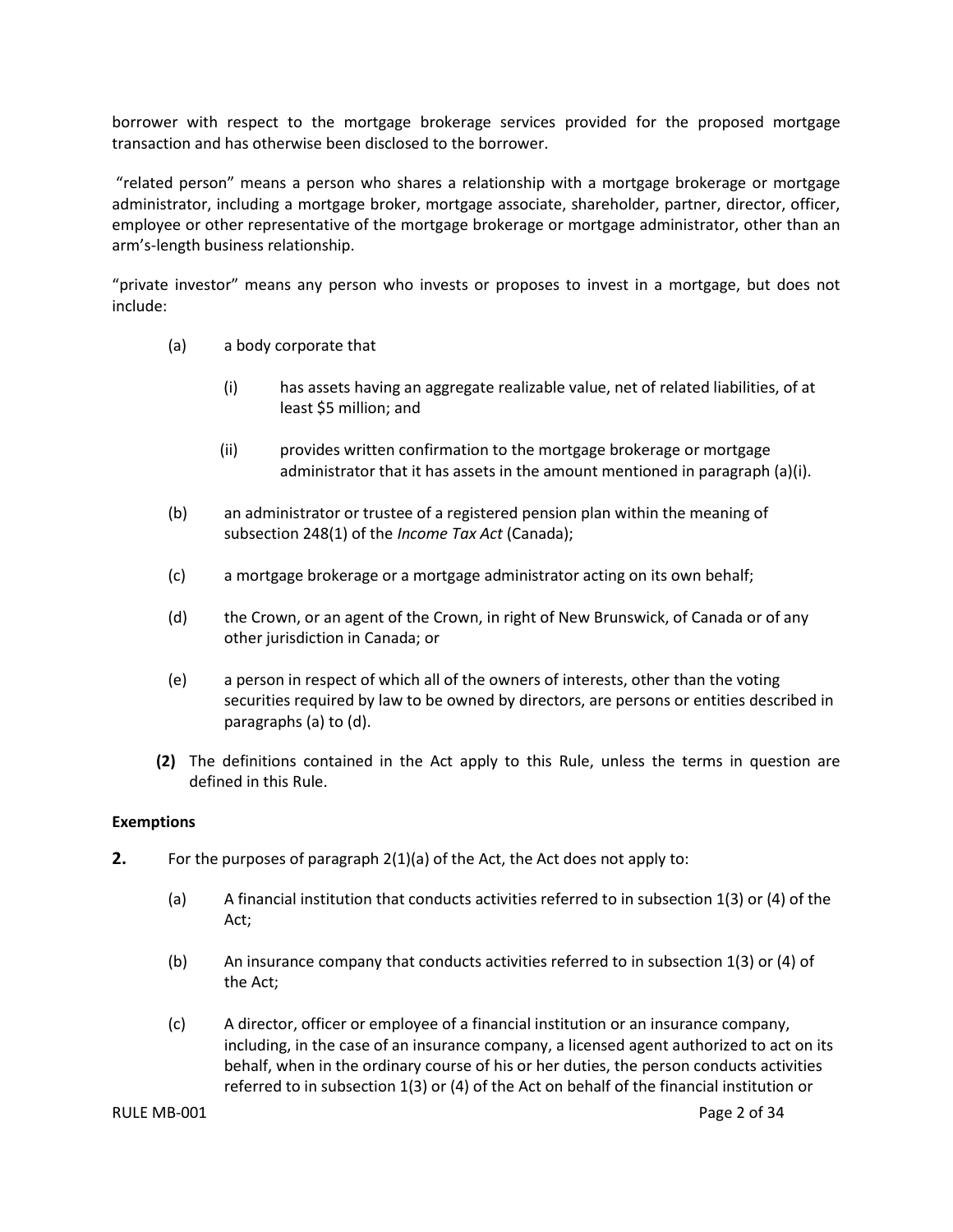insurance company; and

- (d) A person who is registered under the *Securities Act* or securities legislation in another jurisdiction in Canada, and conducts activities referred to in subsection 1(3) or (4) of the Act provided the activity conducted is permitted and regulated under the terms of that registration.
- **3.** For the purposes of paragraph 2(1)(a) and subsection 2(2) of the Act, the requirements to hold a licence in section 5 of the Act do not apply to:
	- (a) a person when it refers a prospective borrower to a prospective lender if:
		- (i) before making the referral, the person informs the prospective borrower in writing of all of the following:
			- (A) that the person has received or will or may receive a fee or other remuneration, directly or indirectly, for making the referral;
			- (B) the amount of the fee or other remuneration mentioned in subparagraph (i) or, if the amount is not ascertainable at that time, a reasonable estimate of the fee or other remuneration;
			- (C) if the remuneration is in a form other than money, the nature of the remuneration;
			- (D) the nature of the relationship between the person and the prospective lender;
		- (ii) the only information that the person provides to the prospective borrower, in addition to the information set out in paragraph (a), is the name, address, telephone number, fax number, email address or website address of the prospective lender or an individual who acts on behalf of the prospective lender; and
	- (b) a referring person when it refers a prospective lender to a prospective borrower if:
		- (i) the person obtains the written consent of the prospective borrower to give the information mentioned in subparagraph 3(a)(ii) to the prospective lender; and
		- (ii) the only information that the person provides to the prospective lender is the name, address, telephone number, fax number, email address or website address of the prospective borrower or an individual who acts on behalf of the prospective borrower;
	- (c) a Member of the Law Society of New Brunswick entitled to practice law in New Brunswick where the Member: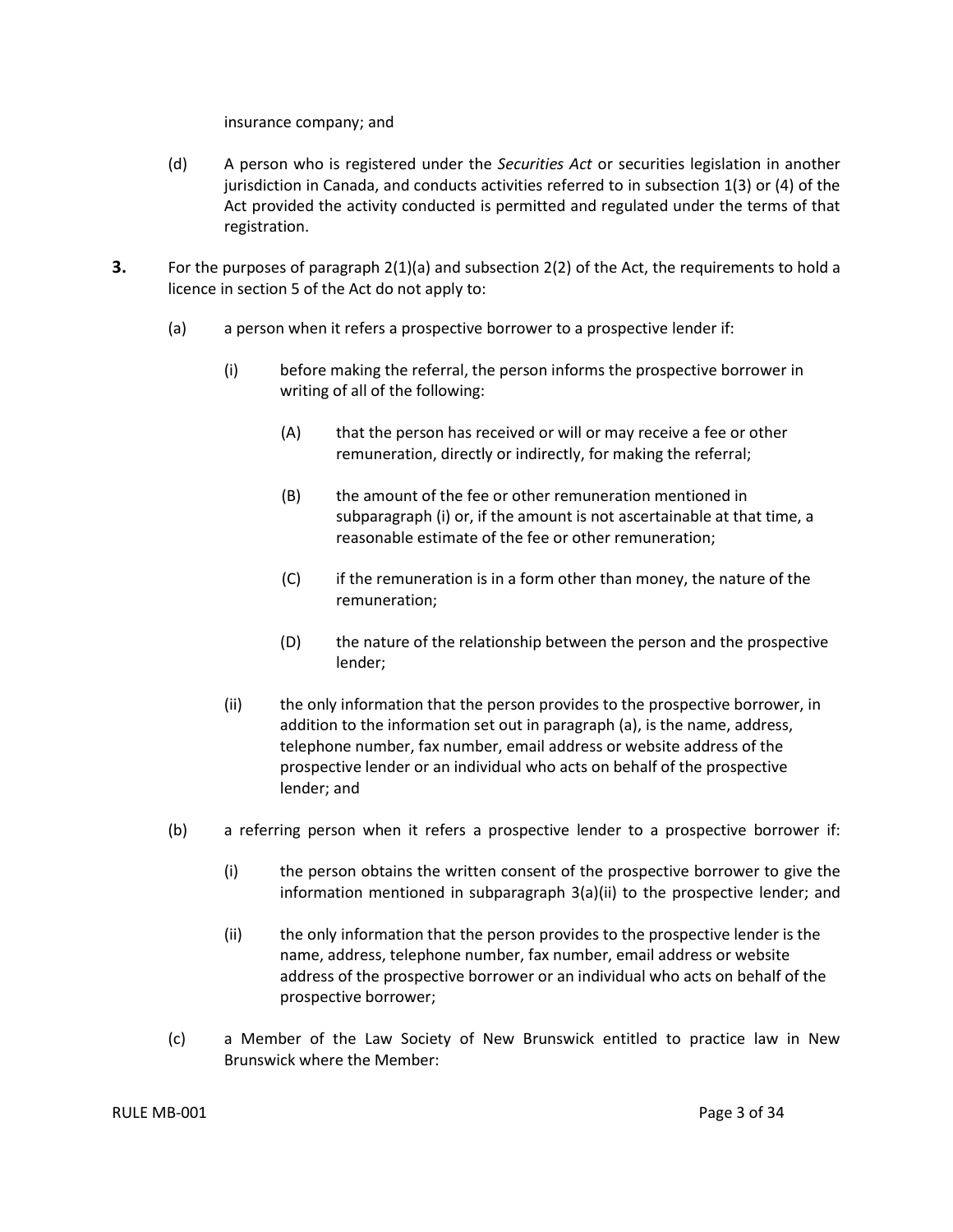- (i) is acting in a professional capacity as a barrister and solicitor on behalf of a client; and
- (ii) does not otherwise engage or hold himself or herself out as being engaged in the activities referred to in subsection 1(3) or (4) of the Act;
- (d) a professional corporation of a mortgage broker or mortgage associate provided that the corporation meets the requirements set out in subsection 31(3) of this Rule;
- (e) a person who is engaged in the activities referred to in subsection 1(3) or (4) of the Act on behalf of a Crown corporation or other agency of the Crown in right of New Brunswick, Canada or another jurisdiction in Canada, if that person is not otherwise required to be licensed;
- (f) a person who is acting as a trustee in bankruptcy;
- (g) a person who is acting under an order of the Court of Queen's Bench of New Brunswick; and
- (h) a collection agency licensed under the *Collection Agencies Act* where the collection agency:
	- (i) is acting as a collection agency, and is enforcing or taking steps to enforce payment by a borrower under a mortgage; and
	- (ii) the collection agency does not otherwise engage or hold itself out as being engaged in other activities referred to in subsection 1(3) or (4) of the Act.

## **PART 2 LICENSING**

#### <span id="page-6-1"></span><span id="page-6-0"></span>**Licence criteria**

- **4. (1)** A mortgage brokerage licence may only be issued if:
	- (a) the applicant:
		- (i) in the case of a corporation, was incorporated or continued pursuant to the laws of any jurisdiction in Canada;
		- (ii) in the case of a partnership, was formed pursuant to the laws of any jurisdiction in Canada; or
		- (iii) in the case of a sole proprietor, is a resident of Canada;
	- (b) the applicant consents to a criminal record check concerning the following individuals: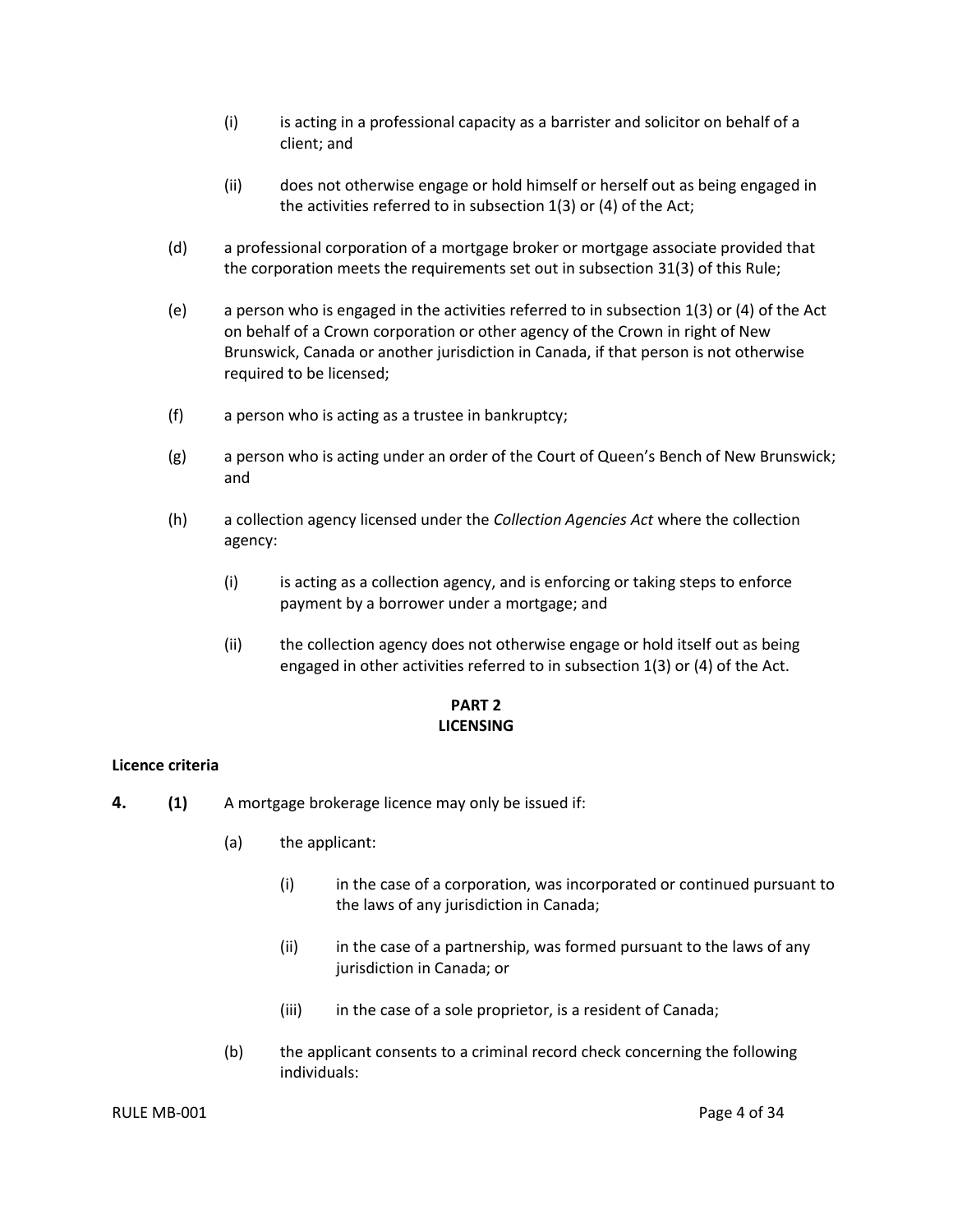- (i) in the case of a corporation, each director and officer of the corporation;
- (ii) in the case of a partnership, each partner of the partnership;
- (iii) in the case of a sole proprietor, the sole proprietor; and
- (c) the applicant designates a principal broker who meets the requirements in the Act and regulations.
- **(2)** A mortgage broker licence may only be issued if the applicant:
	- (a) is at least 19 years of age;
	- (b) is a resident of Canada;
	- (c) provides the Director with consent to a criminal record check;
	- (d) subject to any exemptions in subsection  $5(1)$  of this Rule:
		- (i) has successfully completed an approved education program for a mortgage broker within the three-year period preceding the date of the application; and
		- (ii) has been licensed as a mortgage associate for at least 24 of the 36 months preceding the date he or she applies for the mortgage broker licence; and
	- (e) is authorized by a mortgage brokerage to broker mortgages on its behalf.
- **(3)** A mortgage associate licence may only be issued if the applicant:
	- (a) is at least 19 years of age;
	- (b) is a resident of Canada;
	- (c) provides the Director with consent to a criminal record check;
	- (d) has successfully completed an approved education program for a mortgage associate within the three-year period preceding the date of the application, subject to any exemptions in subsection 5(1) of this Rule; and
	- (e) is authorized by a mortgage brokerage to broker mortgages on its behalf.
- **(4)** A mortgage administrator licence may only be issued if the applicant:
	- (a) is incorporated or continued pursuant to the laws of any jurisdiction in Canada;

#### RULE MB-001 Page 5 of 34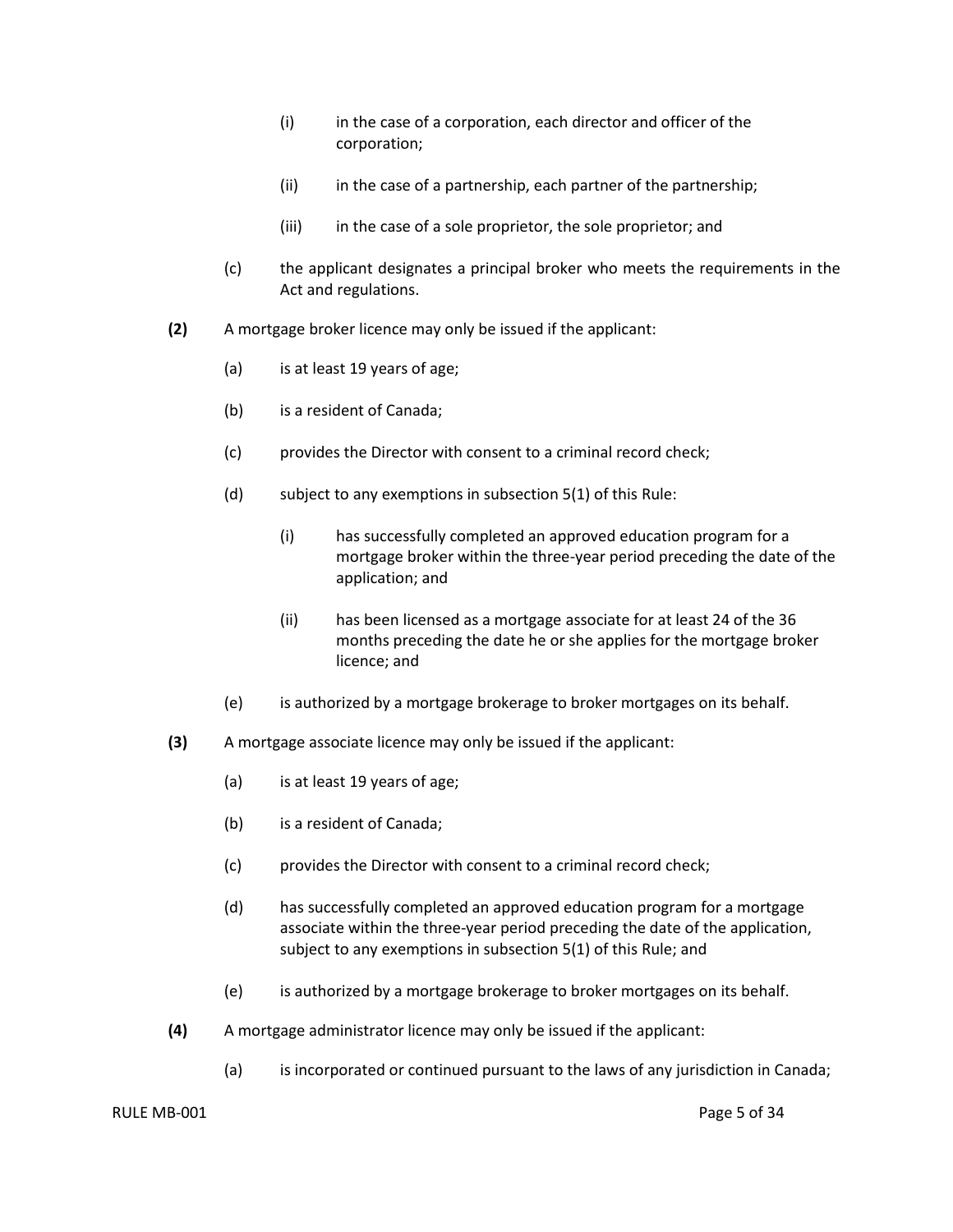- (b) provides the Director with consent to a criminal record check from each director and officer of the corporation; and
- (c) designates a principal administrator who meets the requirements in the Act and regulations.
- **(5)** For the purposes of this Part, the requirements in paragraphs 4(2)(d) and 4(3)(d) do not apply if the applicant successfully completed an approved education program more than three years before the date of the application and has gained one year of relevant experience in the mortgage brokerage industry during the three-year period before the date of the individual's application.

#### <span id="page-8-0"></span>**Exemption for applicants with an authorizing certificate from another Canadian regulatory authority**

- **5. (1)** An individual is exempt from the requirements set out in paragraph 4(2)(d) for a mortgage broker licence, or from the requirement set out in paragraph 4(3)(d) for a mortgage associate licence, if:
	- (a) the individual holds an authorizing certificate in good standing;
	- (b) the authorizing certificate authorizes the individual to practise an occupation that is equivalent to that of mortgage broker, or mortgage associate; and
	- **(2)** If an individual's authorizing certificate is subject to terms and conditions, the Director may:
		- (a) impose equivalent terms and conditions on the licence issued to the individual; or
		- (b) if the Director is not satisfied that he or she can impose an equivalent condition on the licence, refuse to issue a licence to the individual.

#### <span id="page-8-1"></span>**Continuing education requirements**

**6.** Every licensed mortgage broker and licensed mortgage associate must meet the applicable continuing education requirement approved by the Director.

#### <span id="page-8-2"></span>**Working capital requirements**

- **7. (1)** The minimum working capital to be maintained:
	- (a) by a licensed mortgage brokerage that holds an endorsement is \$25,000, using the method of calculating working capital provided by the Director; and
	- (b) by a licensed mortgage administrator is \$25,000, using the method of calculating working capital provided by the Director.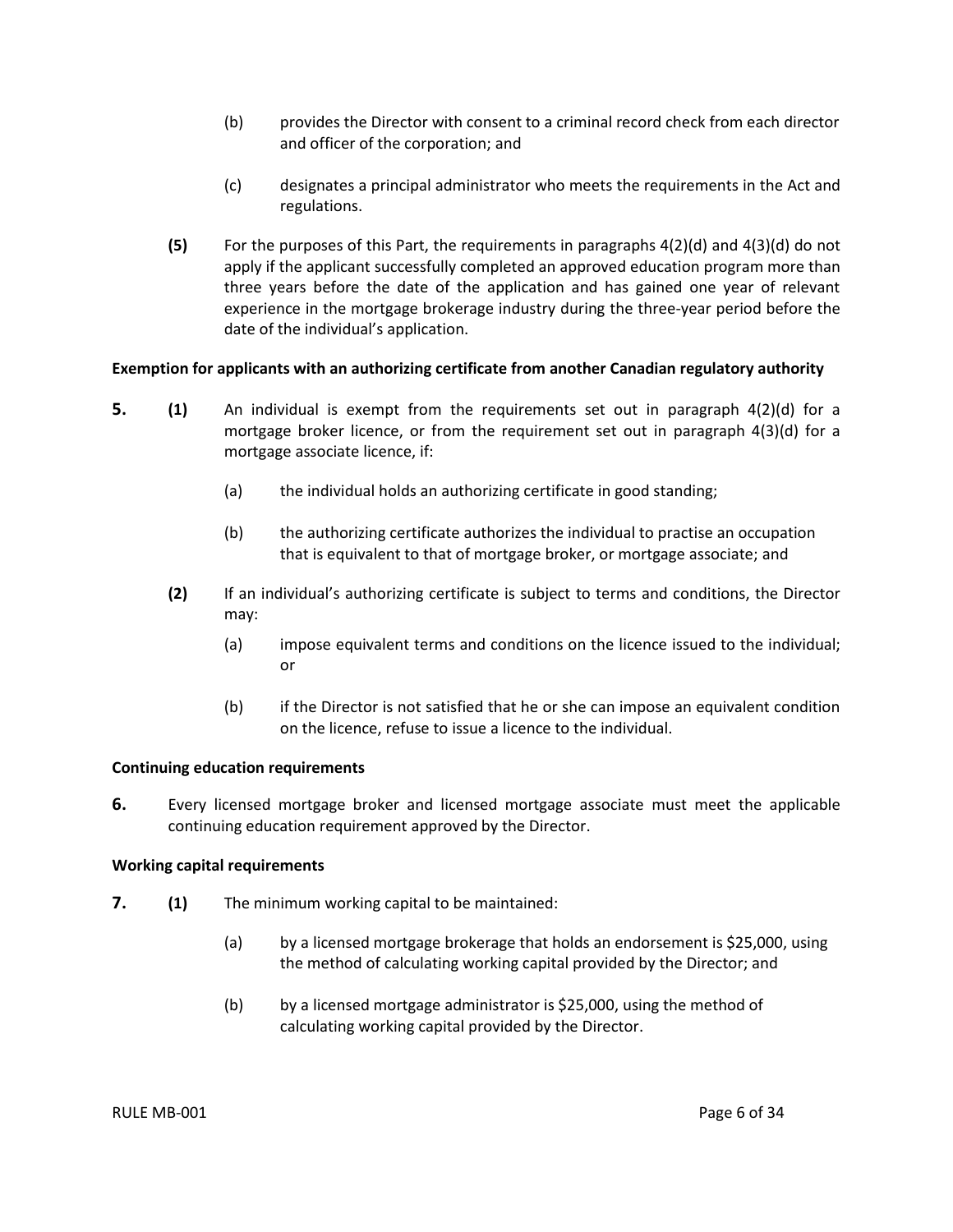**(2)** If, at any time, the working capital is less than the amount required in subsection (1), the licensed mortgage brokerage that holds an endorsement or licensed mortgage administrator must notify the Director of this change in circumstances immediately.

#### <span id="page-9-0"></span>**Errors and omissions insurance**

- **8. (1)** An applicant for a mortgage brokerage or mortgage administrator licence must have errors and omissions insurance that:
	- (a) includes extended coverage for loss from fraudulent acts;
	- (b) is sufficient to pay a minimum of:
		- (i) if the insurance is in support of a mortgage brokerage licence:
			- (A) \$500,000 with respect to any one occurrence involving the mortgage brokerage or any mortgage broker or mortgage associate authorized to broker mortgages on its behalf; and
			- (B) \$1,000,000 with respect to all occurrences during a 365-day period involving the mortgage brokerage or any mortgage broker or mortgage associate authorized to broker mortgages on its behalf; and
		- (ii) if the insurance is in support of a mortgage administrator licence:
			- (A) \$500,000 with respect to any one occurrence involving the mortgage administrator; and
			- (B) \$1,000,000 with respect to all occurrences during a 365-day period involving the mortgage administrator;
	- (c) maintains insurance coverage to cover acts or omissions occurring during the period the mortgage brokerage or mortgage administrator holds a licence in New Brunswick for a period of 6 years following the event of either:
		- (i) the merger, dissolution or cessation of the mortgage brokerage or mortgage administrator;
		- (ii) the cancellation or suspension of the mortgage brokerage or mortgage administrator licence in New Brunswick; and
	- (d) includes a provision requiring the insurer to advise the Director if the policy is cancelled or not renewed or if coverage is below the minimum coverage required by the Act and this Rule.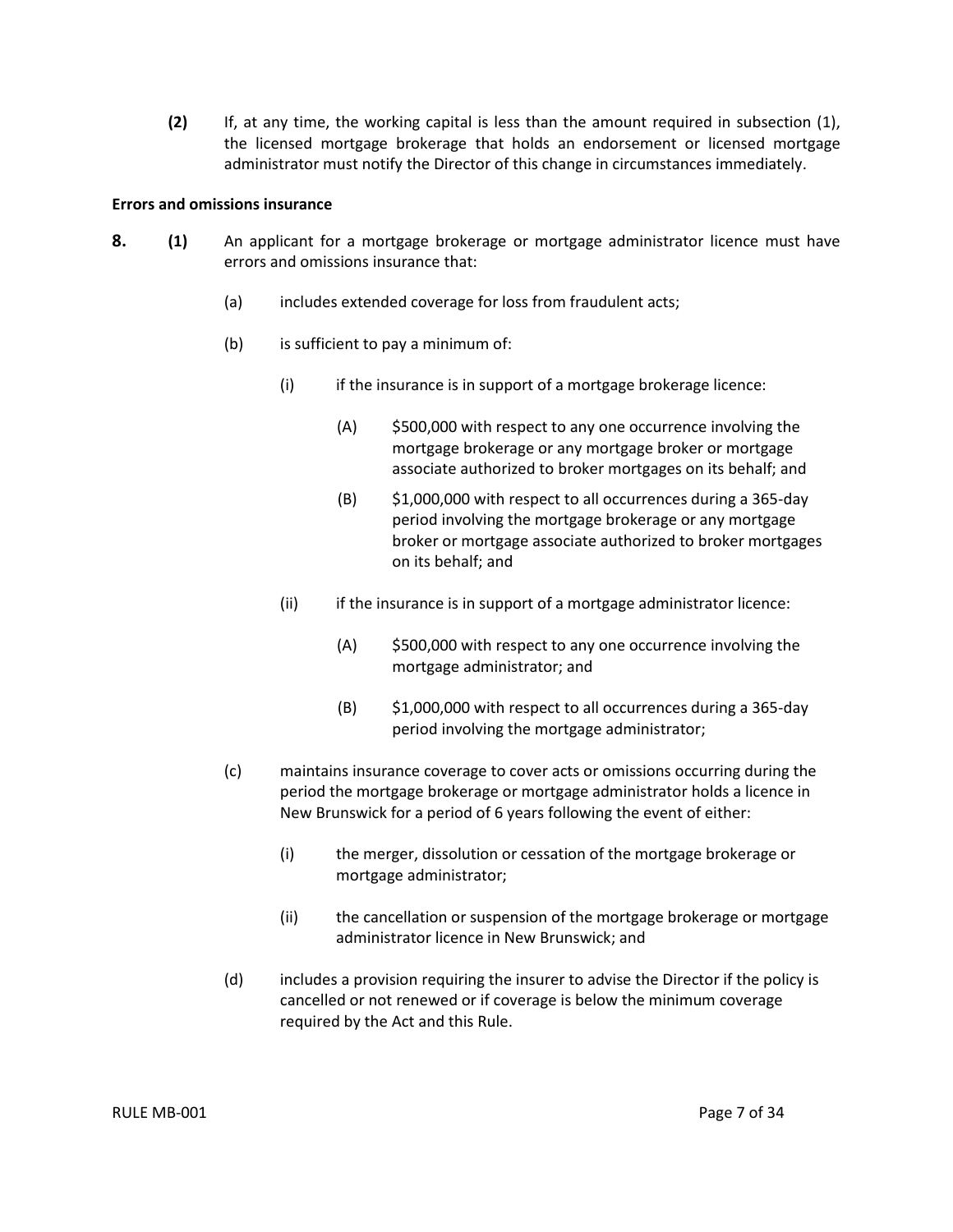- **(2)** Every mortgage brokerage and mortgage administrator must, at all times while it holds a licence, maintain errors and omissions insurance in the form and amount required pursuant to the Act and this Rule.
- **(3)** A licence holder required to maintain errors and omissions insurance must notify the Director immediately if the required errors and omissions insurance may not be in force or effective in accordance with its terms or may otherwise fail to meet the requirements of the Act.

#### <span id="page-10-0"></span>**Cancelling a licence or endorsement**

**9.** For the purposes of subsection 18(5) of the Act, a licence or an endorsement suspended under section 18 of the Act that has not been reinstated may be cancelled after the second anniversary of the suspension.

#### <span id="page-10-1"></span>**Change in circumstances**

- **10. (1)** For the purposes of subsection 22(2) of the Act, the following constitutes a change in circumstances requiring the licence holder to notify the Director within seven days after the change occurred:
	- (a) change in name of licence holder;
	- (b) any changes to the authority of the licence holder to engage in brokering mortgages or administering mortgages in another jurisdiction in Canada, including a suspension, cancellation, imposition of terms and conditions or other restrictions, or surrendering of a licence to an out-of-province regulatory authority;
	- (c) charges with a criminal offence under federal statutes, including but not limited to the *Criminal Code* of Canada, *Income Tax Act* (Canada), the *Competition Act*  (Canada), *Immigration and Refugee Protection Act* (Canada) and the *Controlled Drugs and Substances Act* (Canada) or any other offence against any law of any country, province or state, excluding:
		- (i) charges for summary conviction offences that have been stayed for six months or more;
		- (ii) charges for indictable offences that have been stayed for a year or more;
		- (iii) offences under the *Youth Criminal Justice Act* (Canada); and
		- (iv) speeding or parking violations;
	- (d) a civil action or administrative proceeding is brought against the licence holder alleging fraud, breach of trust, deceit or misrepresentation by the licence holder;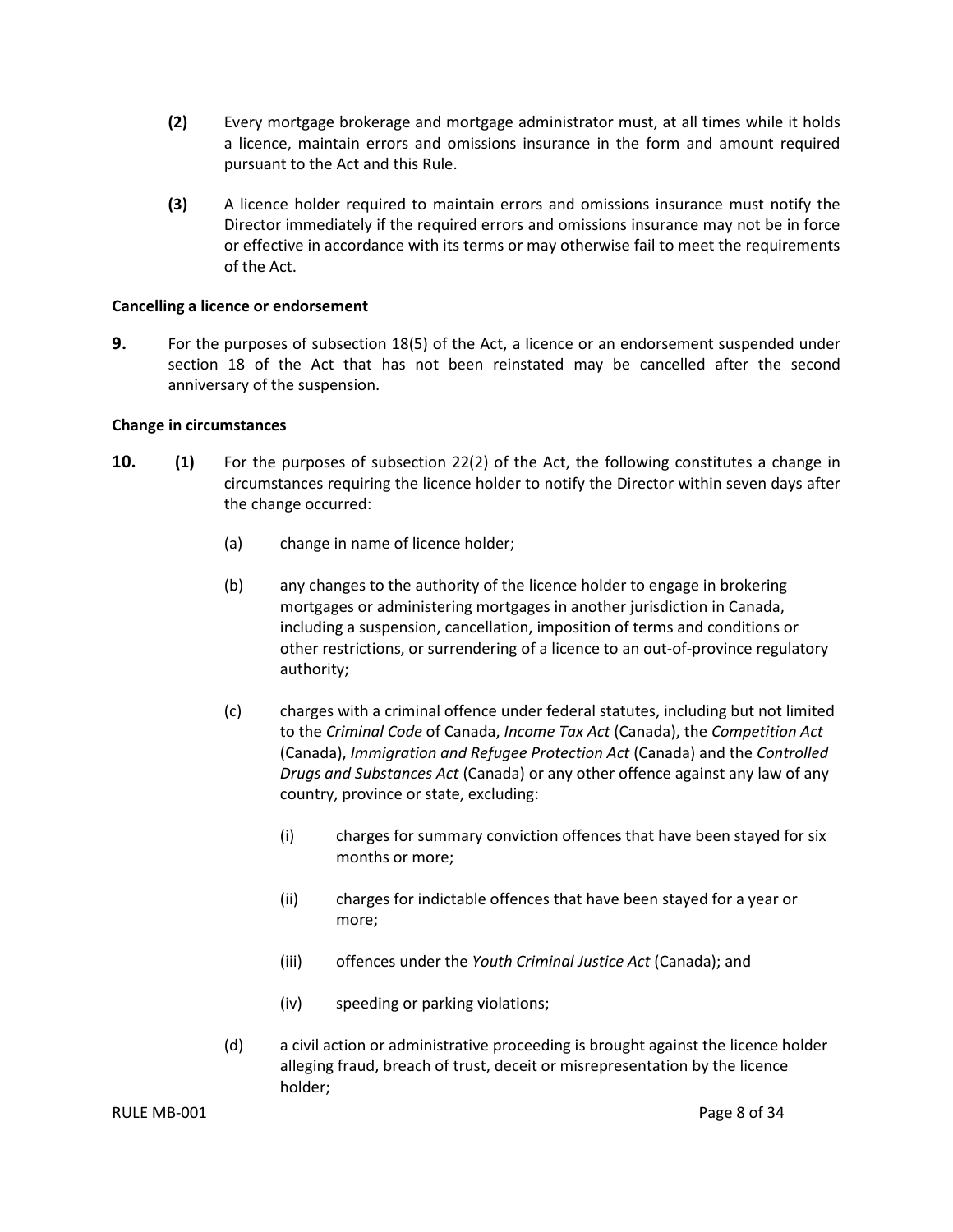- (e) circumstances indicating the financial security provided by a licence holder may not be in force or effective in accordance with its terms or may otherwise fail to meet the requirements of the Act.
- **(2)** For the purposes of subsection 22(2) of the Act, the following constitutes a change in circumstances requiring the mortgage brokerage or mortgage administrator to notify the Director within seven days after the change occurred:
	- (a) a change of a business location in New Brunswick of the mortgage brokerage or mortgage administrator, including the opening of a new business location, the closing or the relocation of an existing business location;
	- (b) if the mortgage brokerage or mortgage administrator does not have a business location in New Brunswick, a relocation of the principal business location of the mortgage brokerage or mortgage administrator;
	- (c) in the case of a corporation, a change of one or more of its directors or officers;
	- (d) cessation of business in New Brunswick as a mortgage brokerage or a mortgage administrator;
	- (e) the commencement of bankruptcy, receivership or winding-up proceedings concerning the mortgage brokerage or mortgage administrator;
	- (f) the transfer of records of the mortgage brokerage or mortgage administrator to a business location other than a location with respect to which the Director has been previously notified;
	- (g) a change in the fiscal year of the mortgage brokerage or mortgage administrator.
- **(3)** For the purposes of subsection 22(2) of the Act, the following constitutes a change in circumstances requiring the mortgage brokerage to notify the Director within seven days after the change occurred:
	- (a) the person designated by the mortgage brokerage as its principal broker ceases to act in that capacity;
	- (b) a mortgage broker or a mortgage associate ceases to be authorized to broker mortgages on behalf of the mortgage brokerage;
	- (c) in the case of a mortgage brokerage that is a partnership, the addition or departure of one or more of the partners;
	- (d) the mortgage brokerage has reason to believe the Director could determine that: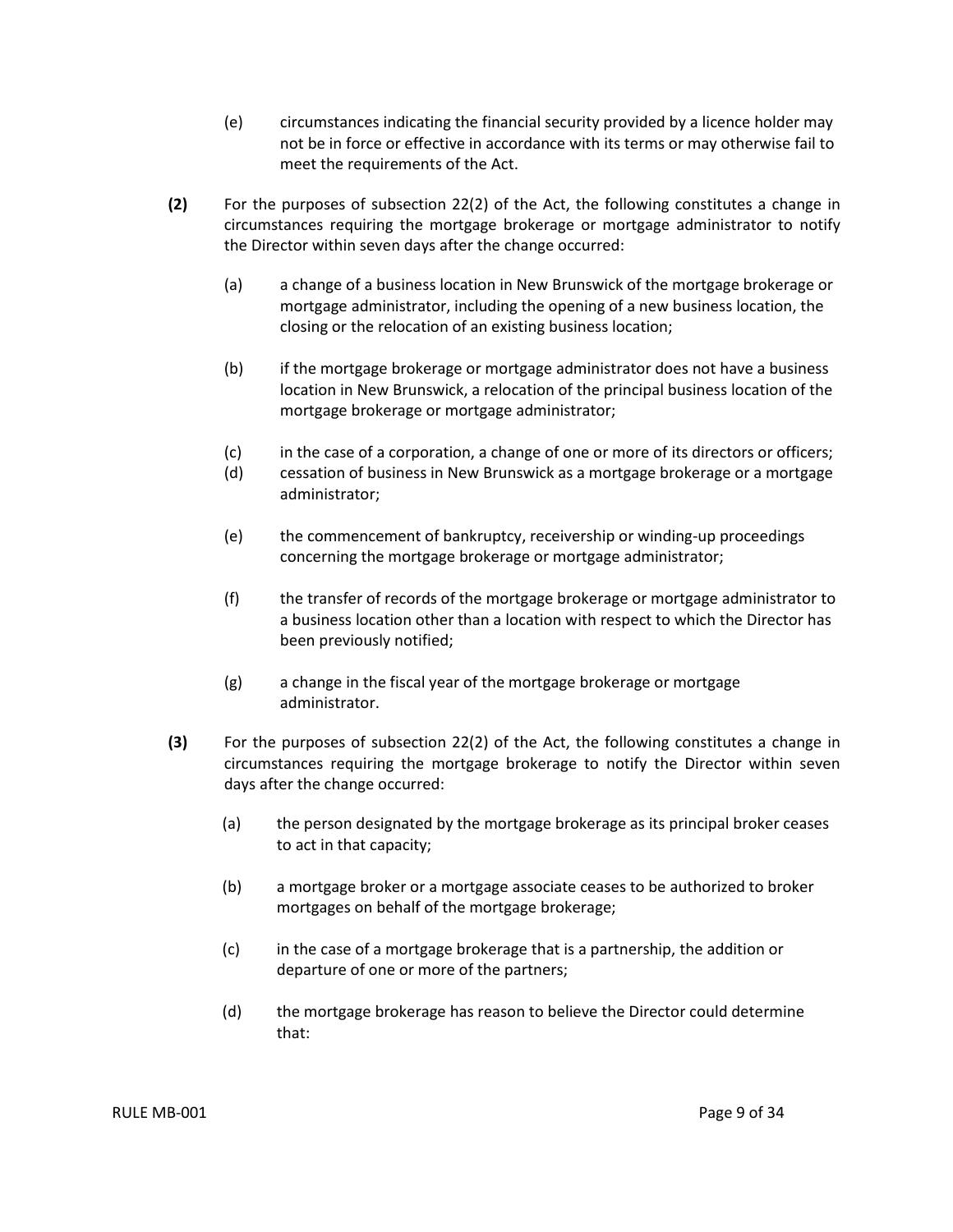- (i) a mortgage broker or a mortgage associate is not suitable to hold a licence pursuant to the Act; or
- (ii) the continued licensing of a mortgage broker or mortgage associate pursuant to the Act would be objectionable.
- **(4)** For the purposes of subsection 22(2) of the Act, a mortgage broker or a mortgage associate must notify the Director if he or she ceases to be authorized to broker mortgages on behalf of the mortgage brokerage named in his or her licence.
- **(5)** For the purposes of subsection 22(2) of the Act, an applicant for a licence or an endorsement must notify the Director if any information provided in an application has changed prior to the issuance of a licence.

**PART 3 BROKERING MORTGAGES**

#### <span id="page-12-1"></span><span id="page-12-0"></span>**Principal broker**

- **11.** A principal broker must be an individual and have the following status in relation to the mortgage brokerage:
	- (a) if the mortgage brokerage is a corporation, he or she is a director or officer of the corporation;
	- (b) if the mortgage brokerage is a partnership other than a limited partnership, he or she is a partner;
	- (c) if the mortgage brokerage is a limited partnership, he or she is the general partner or a director or officer of a corporation that is the general partner;
	- (d) if the mortgage brokerage is a sole proprietorship, he or she is the sole proprietor.

#### <span id="page-12-2"></span>**Additional duties of a principal broker**

- **12.** A principal broker must:
	- (a) take reasonable steps to ensure that the mortgage brokerage, and each mortgage broker and mortgage associate authorized to broker mortgages on its behalf, complies with every requirement in the Act and regulations;
	- (b) review the policies and procedures of the mortgage brokerage to determine whether they are reasonably designed to ensure:
		- (i) that the mortgage brokerage, and each mortgage broker and mortgage associate authorized to broker mortgages on its behalf, complies with every requirement in the Act and regulations; and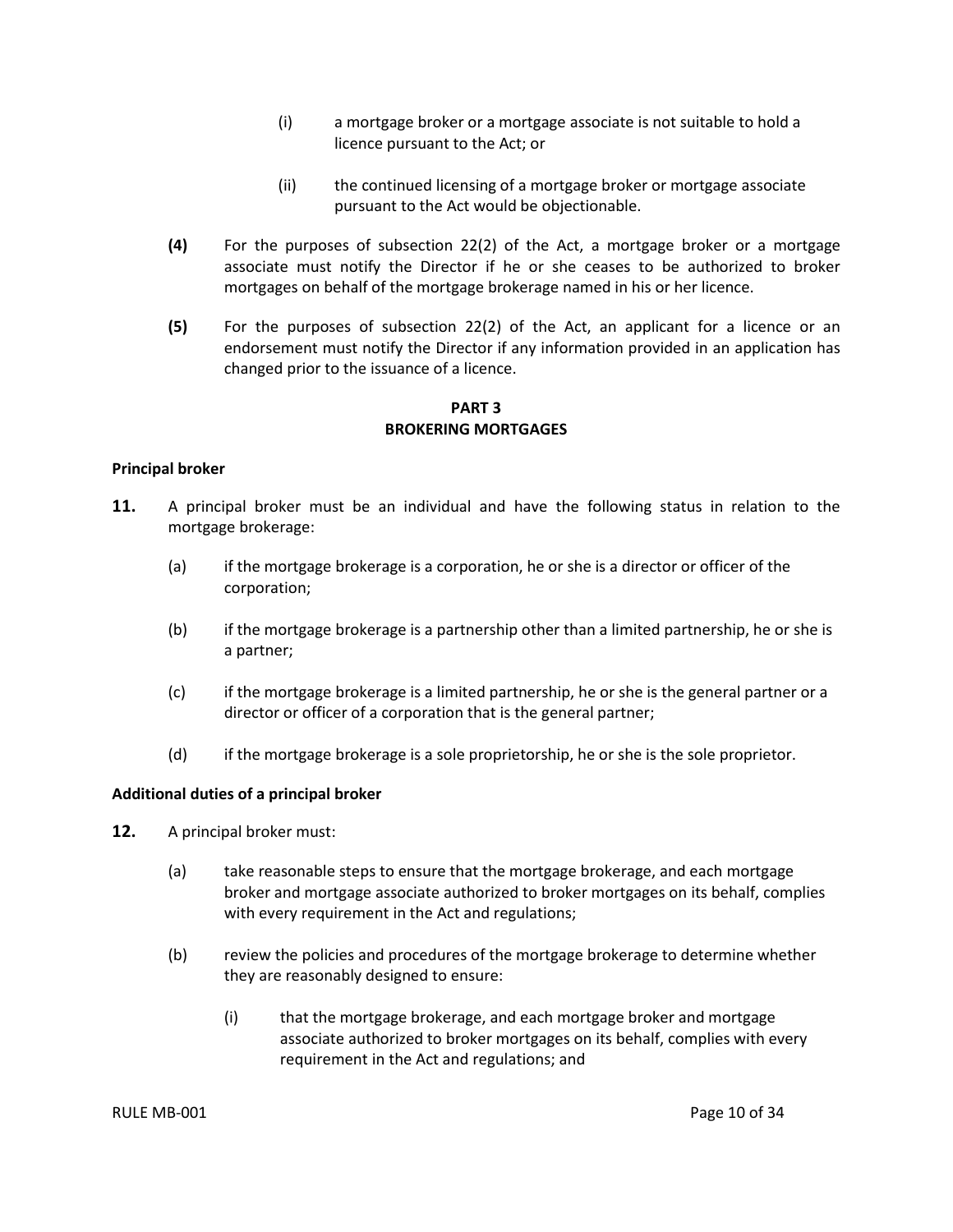- (ii) that each mortgage broker and mortgage associate authorized to broker mortgages on behalf of the mortgage brokerage is adequately supervised;
- (c) recommend in writing to the mortgage brokerage that it make any changes to its policies and procedures that he or she believes are necessary to ensure that the requirements mentioned in subparagraphs (b)(i) and (ii) are met, and retain a copy of that written recommendation; and
- (d) review every trust account reconciliation record prepared pursuant to section 47 of this Rule and certify that it is accurate by signing and dating it.

### <span id="page-13-0"></span>**Duty of mortgage brokerage to verify identity of borrower, lender and private investor**

- **13. (1)** A mortgage brokerage must verify the identity of each borrower, lender or private investor to whom it intends to present a mortgage or renewal for consideration.
	- **(2)** A mortgage brokerage must verify the identity of each lender or private investor to whom it intends to present an investment in a mortgage for consideration.

#### <span id="page-13-1"></span>**Duty regarding unlawful transactions**

**14.** A mortgage brokerage must not act as a representative of a borrower, lender or private investor in respect of a mortgage if the mortgage brokerage has reason to believe that the mortgage, its renewal or the investment in it is unlawful.

#### <span id="page-13-2"></span>**Duty regarding borrower's legal authority**

**15.** If a mortgage brokerage has reason to doubt a borrower's legal authority to mortgage a property, the mortgage brokerage must advise each prospective lender or private investor in respect of that mortgage transaction at the earliest opportunity.

#### <span id="page-13-3"></span>**Duty regarding accuracy of mortgage application**

- **16. (1)** If a mortgage brokerage has reason to doubt the accuracy of information contained in a borrower's mortgage application or in a document submitted in support of an application, the mortgage brokerage must so advise each prospective lender or private investor of that mortgage transaction at the earliest opportunity.
	- **(2)** The duty to advise each lender or private investor regarding the accuracy of the information contained in the mortgage application continues after the borrower enters into the mortgage agreement or signs the mortgage instrument or a mortgage renewal agreement with the lender or private investor.

#### <span id="page-13-4"></span>**Suitability obligation**

**17. (1)** For the purposes of section 28 of the Act, a mortgage brokerage must take reasonable steps to ensure that any mortgage or investment in a mortgage that it presents for the

#### RULE MB-001 Page 11 of 34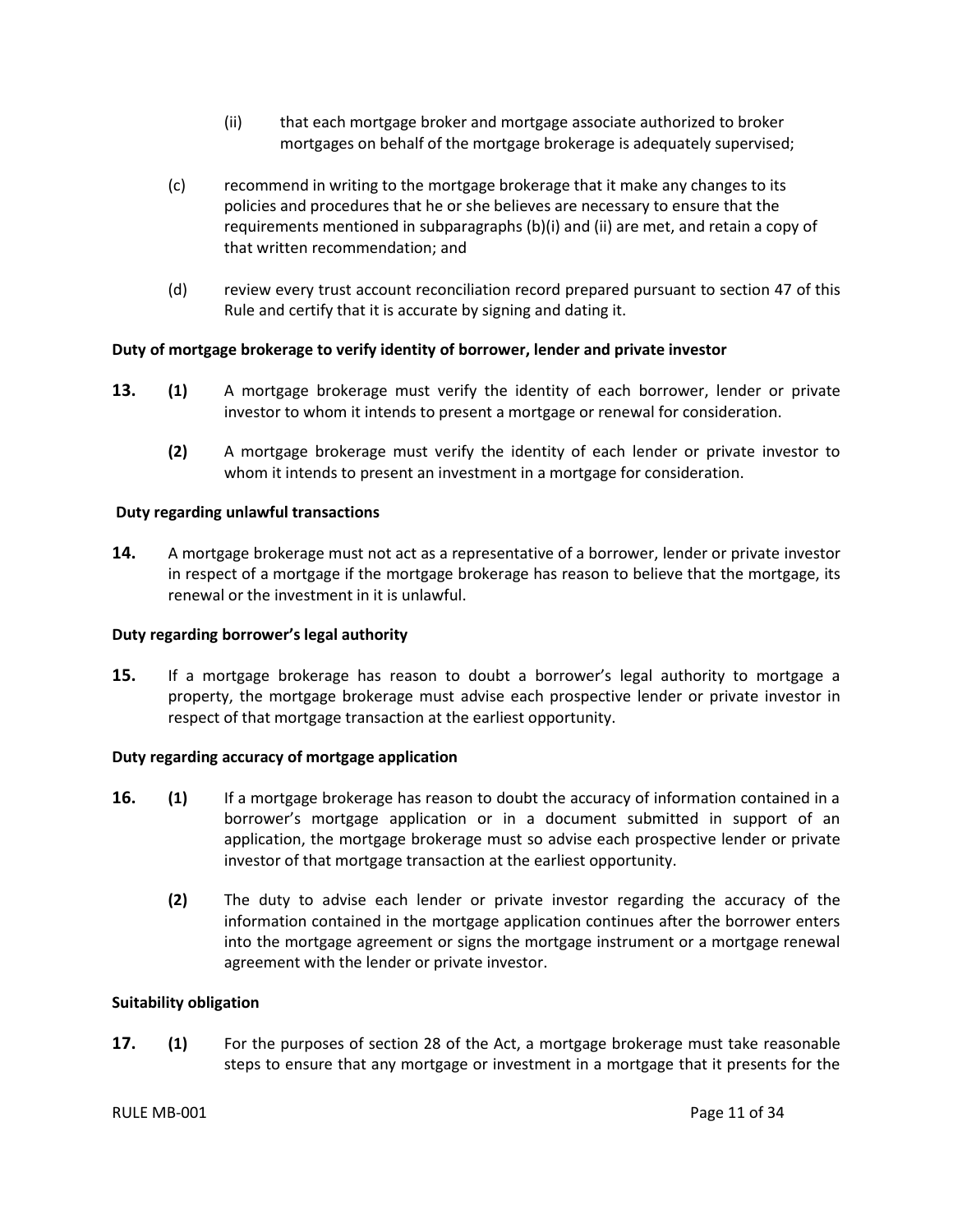consideration of a borrower or private investor is suitable having regard to the needs and circumstances of the borrower or private investor.

- **(2)** A mortgage brokerage must identity, from a selection of proposed mortgage options available to the borrower, the mortgage that is most suitable for the borrower, based on consideration of all of the following features of the proposed mortgage:
	- (a) whether the mortgage is conventional or high ratio;
	- (b) the interest rate;
	- (c) whether the interest rate is fixed or variable;
	- (d) if the interest rate is variable, a description of how the formula for calculating a variable rate mortgage may change during the term of the mortgage;
	- (e) the term of the mortgage;
	- (f) whether the mortgage is closed, partially open or fully open;
	- (g) the amortization period;
	- (h) the fees, remuneration or penalties payable by the borrower in connection with any existing mortgage or the proposed mortgage;
	- (i) the fees, remuneration or penalties payable by the borrower in connection with the services offered by the mortgage brokerage;
	- (j) in the case of a reverse mortgage, an estimate of the accumulated interest for the term of the loan;
	- (k) any other options or distinguishing features of the available mortgage.
- **(3)** The mortgage brokerage must provide the borrower with a written assessment of the suitability of a proposed mortgage option and must obtain the borrower's written acknowledgement that the mortgage brokerage made the disclosure required under this section.

#### <span id="page-14-0"></span>**Disclosure to the borrower**

- **18. (1)** For the purposes of section 28 of the Act, every mortgage brokerage must provide a borrower with the following information in writing:
	- (a) whether the mortgage brokerage is directly or indirectly owned, in whole or in part, by a mortgage lender or private investor and, if it is, the name of that mortgage lender or private investor;
	- (b) the total number of lenders and private investors to which the mortgage brokerage is capable of submitting a mortgage application at the time the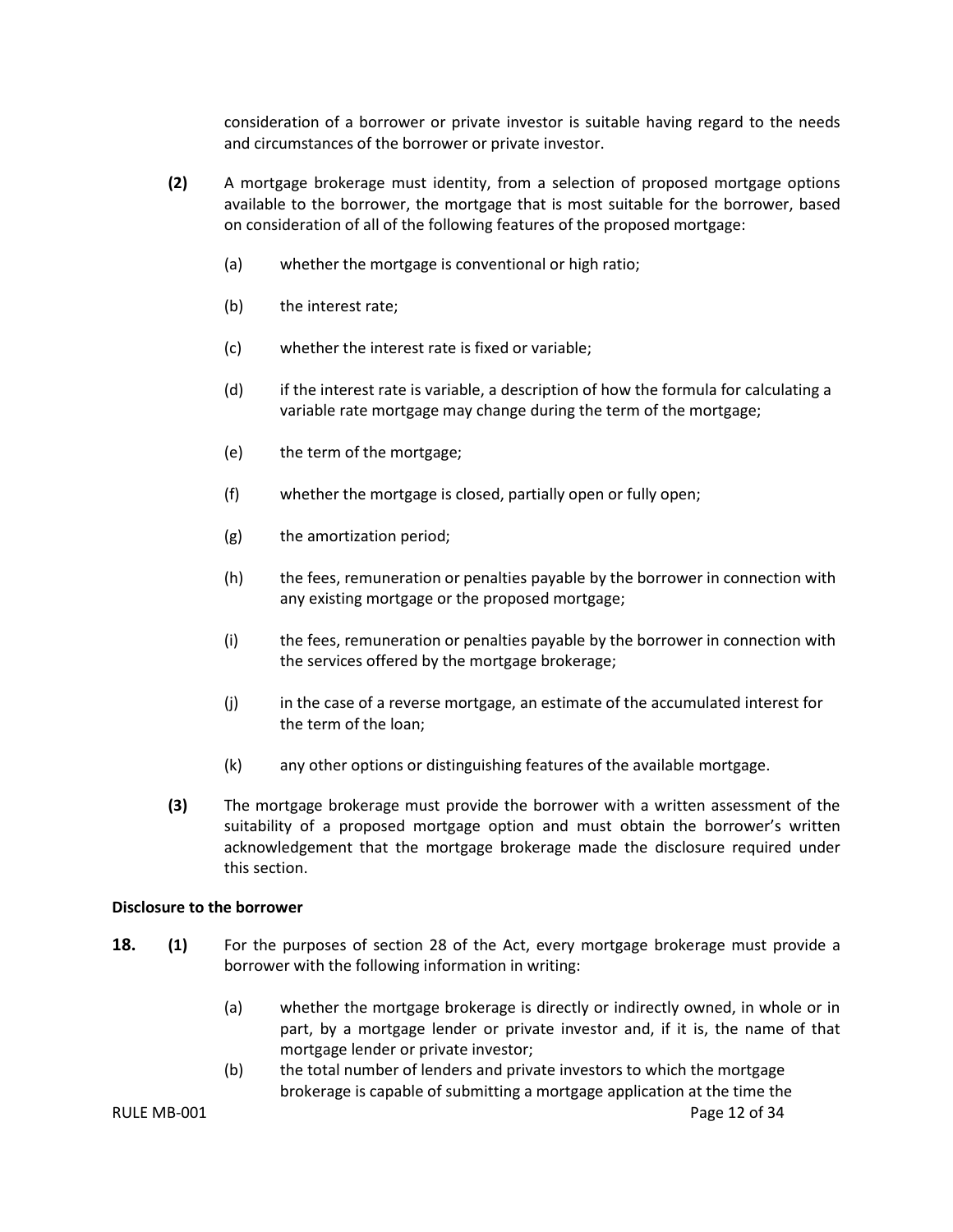information is provided to the borrower;

- (c) the names of the lenders and private investors mentioned in paragraph (b);
- (d) the steps that the mortgage brokerage took to confirm the identity of the lender and private investor and whether the mortgage brokerage was able to obtain that confirmation;
- (e) whether the mortgage brokerage or any related person has, or may have, an interest in a mortgage or related mortgage transaction and, if so, the nature of that interest; and
- (f) the fees, remuneration or penalties payable by the borrower in connection with the services offered by the mortgage brokerage for the proposed mortgage.
- **(2)** The mortgage brokerage must obtain the borrower's written acknowledgement that the mortgage brokerage made the disclosure required by this section.

#### <span id="page-15-0"></span>**Remuneration the mortgage brokerage will receive from others**

- **19. (1)** A mortgage brokerage must give the following information, in writing, to a borrower in connection with a mortgage or mortgage renewal that it presents for the borrower's consideration:
	- (a) whether the mortgage brokerage has received, may receive or will receive a fee or other remuneration, directly or indirectly, from a person in connection with the negotiation or arrangement of the mortgage or mortgage renewal;
	- (b) if a fee or other remuneration is or may be payable to the mortgage brokerage, the identity of the other person, the basis for calculating the amount of the fee or other remuneration and, in case of a benefit other than money, the nature of the benefit;
	- (c) whether a mortgage broker or mortgage associate who is authorized to act on the mortgage brokerage's behalf has received, may receive or will receive payment of an incentive from another person in connection with the negotiation or arrangement of the mortgage or mortgage renewal;
	- (d) if an incentive is or may be payable to a mortgage broker or mortgage associate, the nature of the incentive and the identity of the other person.
	- **(2)** The mortgage brokerage must obtain the borrower's written acknowledgement that the mortgage brokerage made the disclosure required by this section.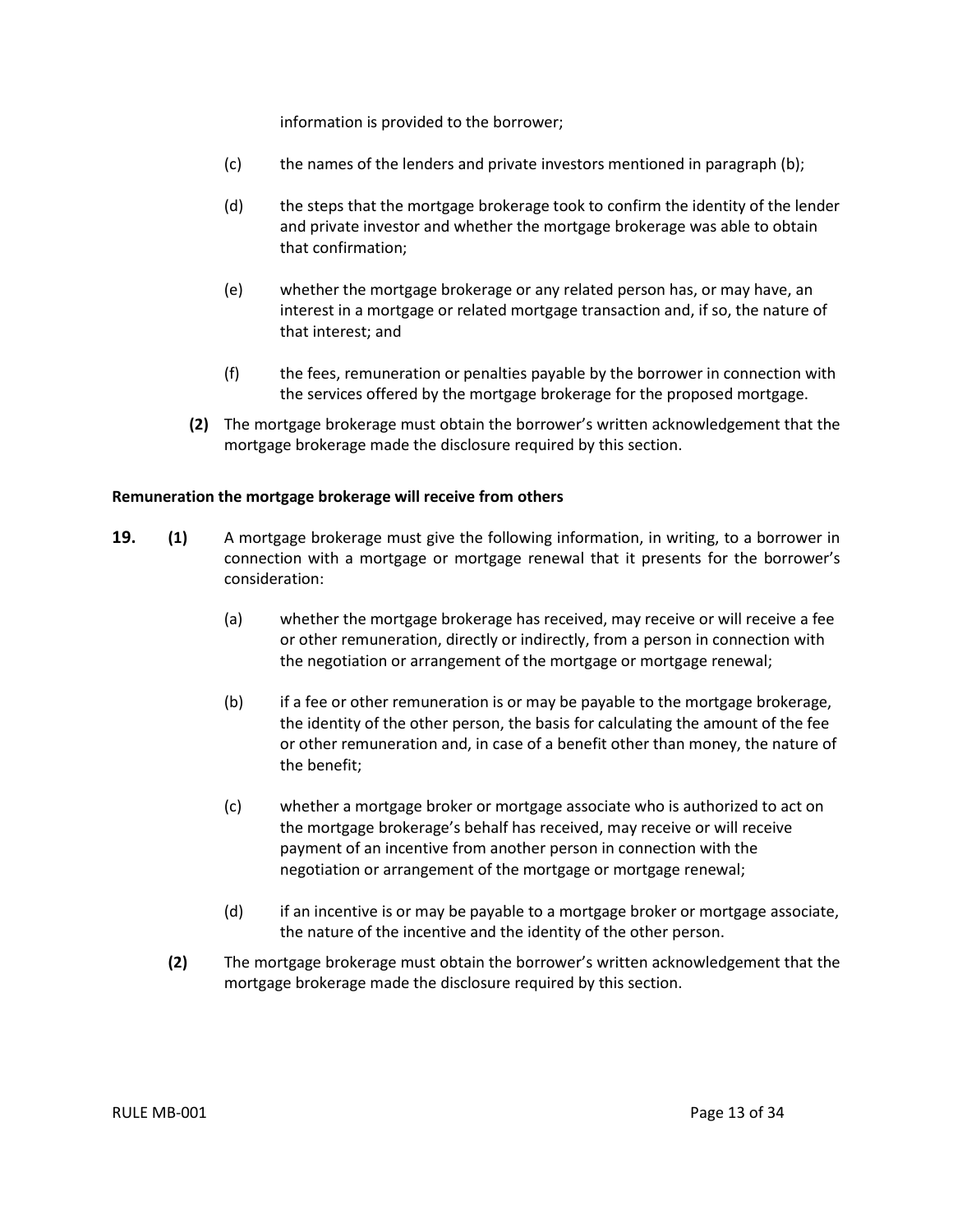#### <span id="page-16-0"></span>**Remuneration payable by the mortgage brokerage to others**

- **20. (1)** A mortgage brokerage must give the following information, in writing, to a borrower in connection with a mortgage or mortgage renewal that it presents for the borrower's consideration:
	- (a) Whether the mortgage brokerage has paid, may pay or will pay a fee or other remuneration, directly or indirectly, to another person in connection with the negotiation or arrangement of the mortgage or renewal;
	- (b) If a fee or other remuneration is or may be payable, the identity of the other person, the basis for calculating the amount of the fee or other remuneration and, in case of a benefit other than money, the nature of the benefit.
	- **(2)** The mortgage brokerage must obtain the borrower's written acknowledgement that the mortgage brokerage made the disclosure required by this section.

#### <span id="page-16-1"></span>**Deadline for disclosures to borrowers**

- **21. (1)** Every disclosure of information to a borrower that is required by this Rule must be made no later than two business days before the borrower enters into a mortgage agreement.
	- **(2)** A borrower may waive the deadline for delivery of the disclosure if the requirements in section 18 of the *General Regulation – Cost of Credit Disclosure* are met.

#### <span id="page-16-2"></span>**Disclosure to private investors**

- **22. (1)** For the purposes of section 29 of the Act, every mortgage brokerage must provide each private investor with an investor disclosure document containing the following information:
	- (a) a written statement indicating the steps that the mortgage brokerage took to confirm the identity of the borrower and whether or not the mortgage brokerage was able to obtain that confirmation;
	- (b) a written statement indicating the material risks of the investment in a mortgage that the mortgage brokerage presents for the consideration of a private investor;
	- (c) a written statement indicating whether the mortgage brokerage or any related person has or may have an interest in the mortgage transaction and, if so, the nature of that interest;
	- (d) if an appraisal of the property has been done in the preceding 12 months and is available to the mortgage brokerage, a copy of the appraisal;
	- (e) if an appraisal of the property is not available as described in paragraph (d), documentary evidence of the value of the property, other than an agreement of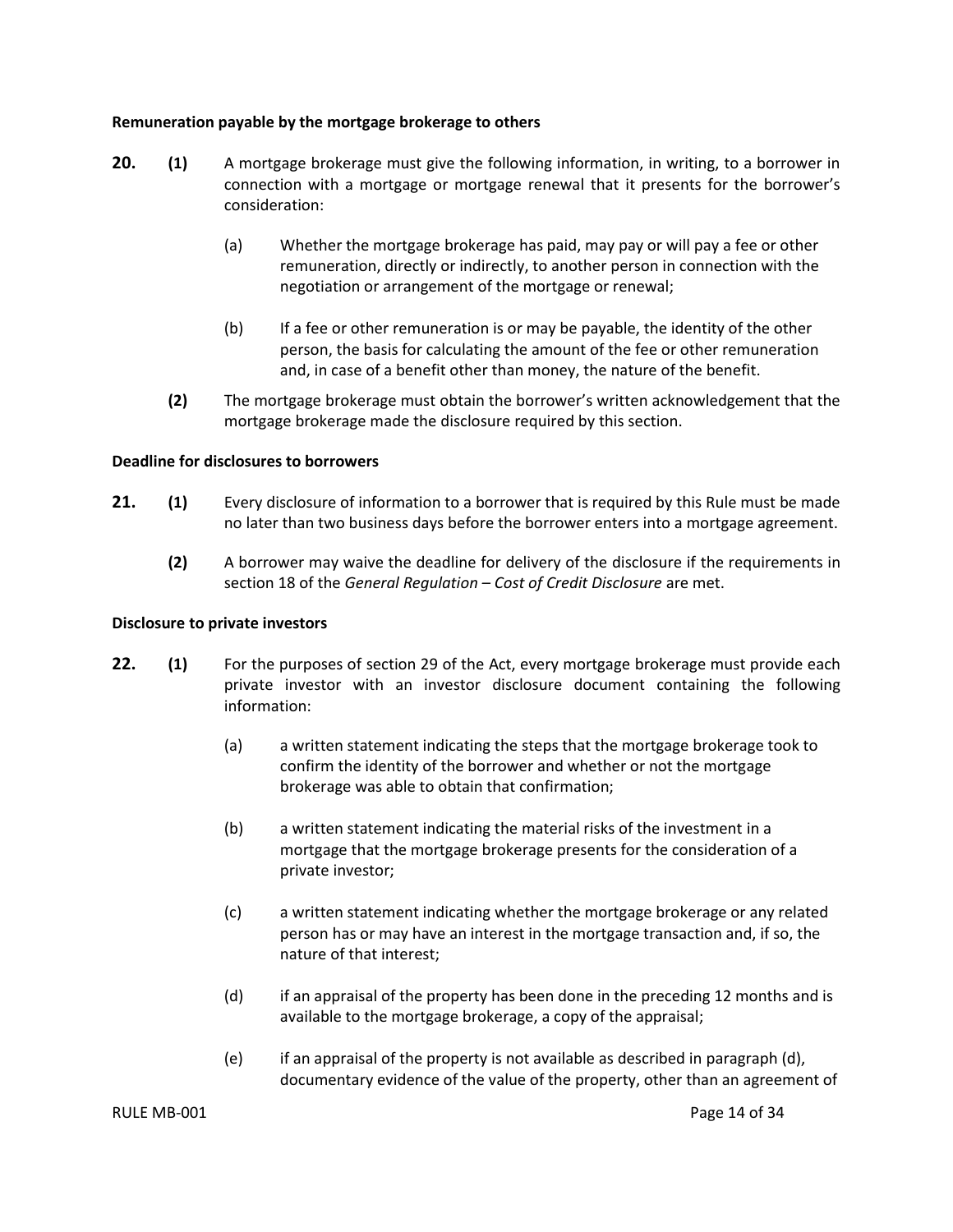purchase and sale;

- (f) if an agreement of purchase and sale with respect to the property has been entered into in the preceding 12 months and is available to the mortgage brokerage, a copy of the agreement of purchase and sale;
- (g) documentary evidence of the borrower's ability to meet the mortgage payments;
- (h) a copy of the application for the mortgage and of any document submitted in support of the application;
- (i) documentary evidence of any down payment made by the borrower for the purchase of the property;
- (j) a copy of any agreement that the private investor may be asked to enter into with the mortgage brokerage;
- (k) if the investment is in an existing mortgage, a copy of the mortgage instrument.
- **(2)** A mortgage brokerage must obtain the private investor's written acknowledgement that the mortgage brokerage has disclosed the information and documents required by this section.

#### <span id="page-17-0"></span>**Disclosure form for private investors in mortgage renewals**

- **23. (1)** Every mortgage brokerage acting on behalf of a private investor with respect to a renewal of an investment in a mortgage must provide the private investor with an investor renewal disclosure document containing the following information:
	- (a) a written statement indicating the material risks of the investment in a mortgage that the mortgage brokerage presents for the consideration of a private investor;
	- (b) a written statement indicating whether the mortgage brokerage or any related person has or may have an interest in the mortgage transaction and, if so, the nature of that interest;
	- (c) if an appraisal of the property has been done in the preceding 12 months and is available to the mortgage brokerage, a copy of the appraisal;
	- (d) if an appraisal of the property is not available as described in paragraph (c), documentary evidence of the value of the property, other than an agreement of purchase and sale;
	- (e) if an agreement of purchase and sale with respect to the property has been entered into in the preceding 12 months and is available to the mortgage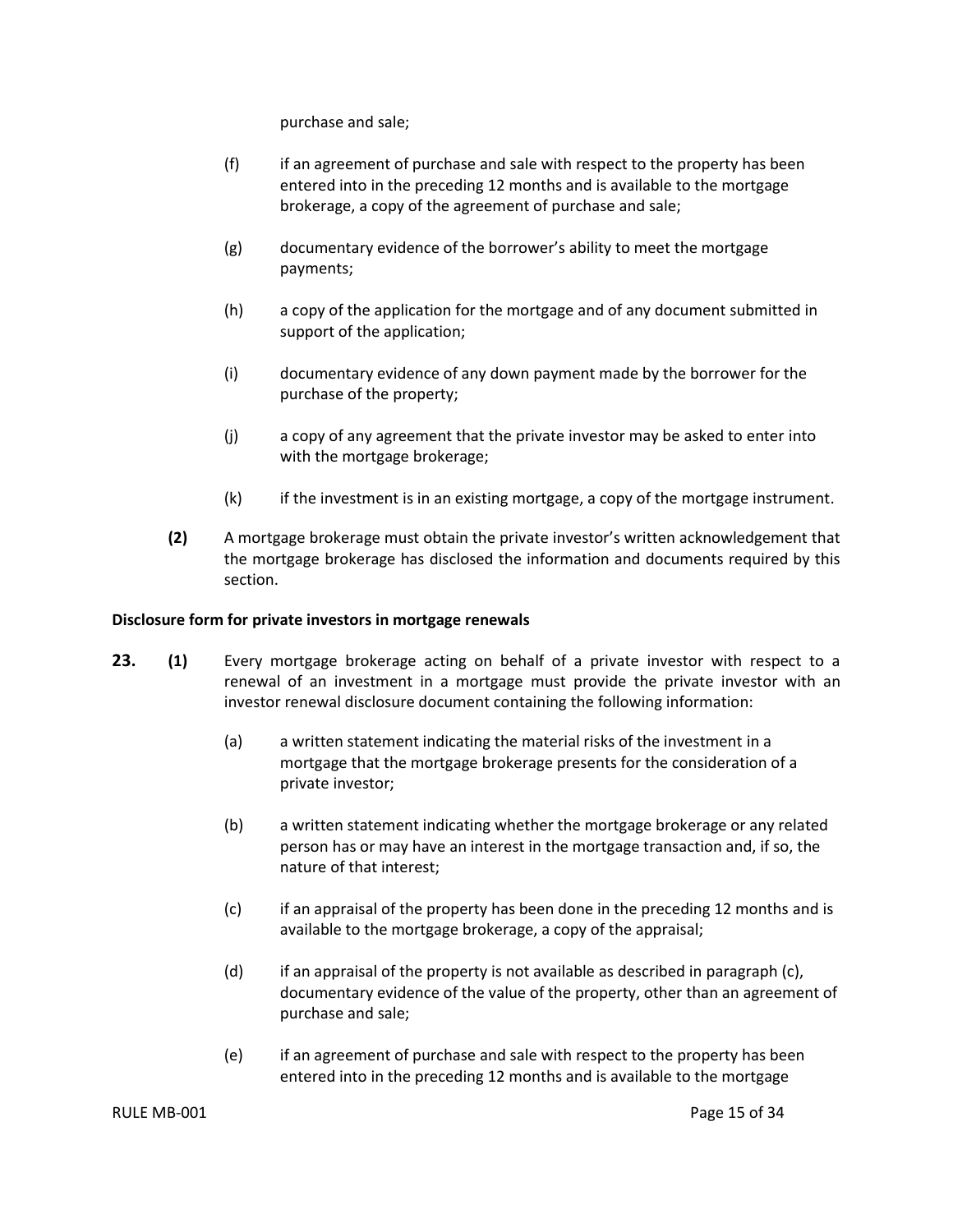brokerage, a copy of the agreement of purchase and sale;

- (f) a copy of the application for the mortgage renewal and of any document submitted in support of the application;
- (g) a copy of any agreement that the private investor may be asked to enter into with the mortgage brokerage;
- (h) a certificate of insurance or other documentary evidence confirming the insurance coverage with respect to the property.
- **(2)** A mortgage brokerage must obtain the private investor's written acknowledgement that the mortgage brokerage has disclosed the information and documents required by this section.

#### <span id="page-18-0"></span>**Deadline for disclosures to private investors**

- **24. (1)** Unless the context requires otherwise, every disclosure of information to a private investor that is required by this Rule must be made at the earliest opportunity and, in any case, no later than two business days before the earliest of the following events:
	- (a) the mortgage brokerage receives money from the private investor;
	- (b) the mortgage brokerage enters into an agreement to receive money from the private investor;
	- (c) the private investor enters into an agreement to invest in a mortgage;
	- (d) the money is advanced to the borrower under the mortgage; or
	- (e) the closing date for the mortgage transaction.
	- **(2)** If the private investor consents in writing to receiving the disclosure after the deadline described in subsection (1), the disclosure may instead be made no later than one business day before the earliest of the events described in that subsection.

#### <span id="page-18-1"></span>**Duties of the mortgage brokerage in reverse mortgages**

- **25. (1)** A mortgage brokerage must not arrange or enter into a reverse mortgage with a borrower unless the mortgage brokerage receives from the borrower a statement signed by a lawyer confirming that the lawyer has given the borrower independent legal advice about the proposed reverse mortgage.
	- **(2)** For the purposes of this section, a mortgage is a reverse mortgage if both of the following conditions are satisfied: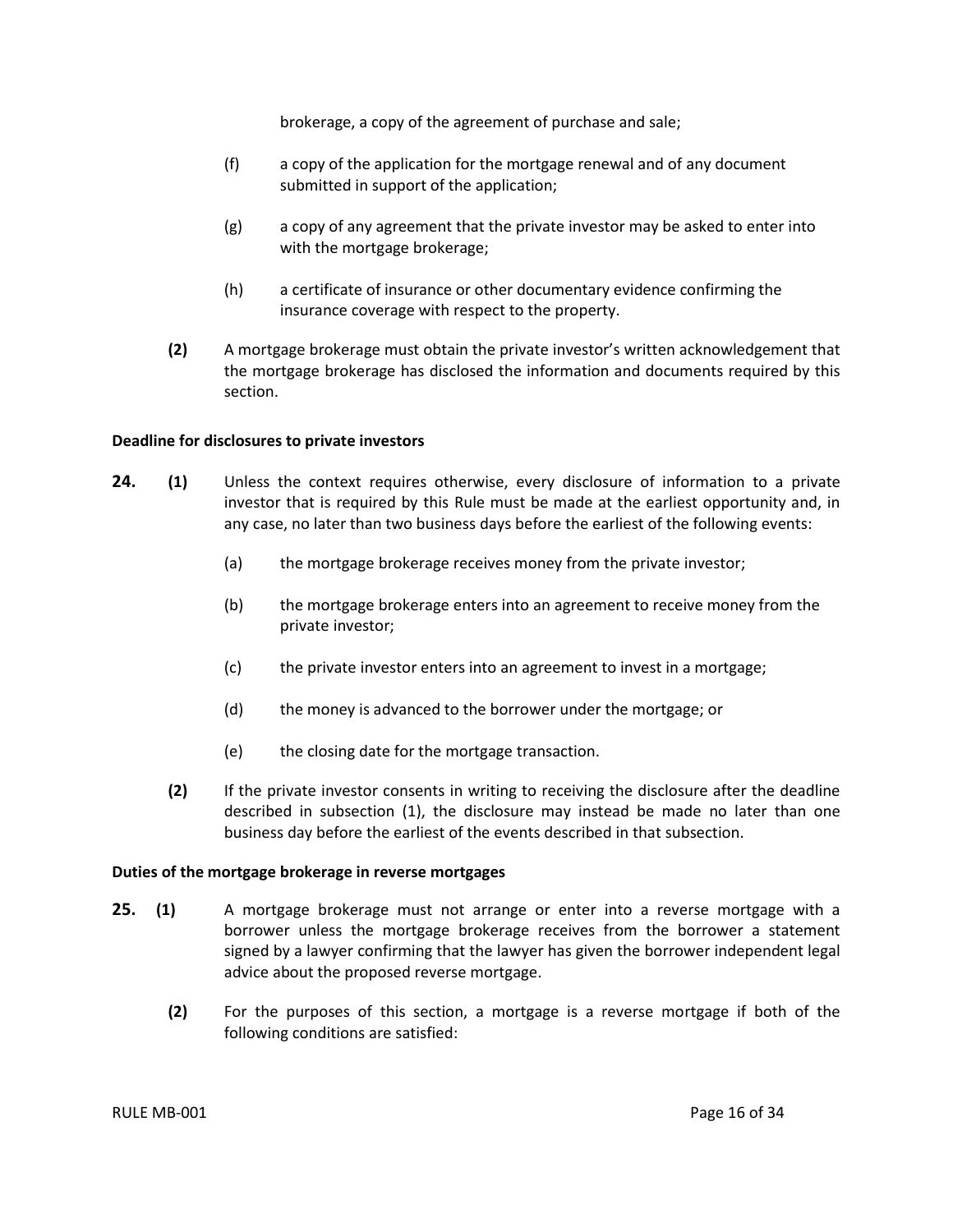- (a) The money that is advanced under the mortgage does not have to be repaid until the occurrence of one or more of the following events:
	- (i) the borrower's death or, if there is more than one borrower, the death of the last surviving borrower;
	- (ii) the acquisition by the borrower or the last surviving borrower of another dwelling to use as his or her principal residence;
	- (iii) the sale of the mortgaged property;
	- (iv) the borrower's or last surviving borrower's vacating the mortgaged property to live elsewhere with no reasonable prospect of returning;
	- (v) an event of default under the conditions of the mortgage;
- (b) One or more of the following conditions applies while the borrower or last surviving borrower continues to occupy the mortgaged property as his or her principal residence and otherwise complies with the terms of the mortgage:
	- (i) no instalment repayments of the principal and no payment of interest on the principal are due or capable of becoming due;
	- (ii) although interest payments may become due, no repayment of all or part of the principal is due or capable of becoming due;
	- (iii) although interest payments and repayment of part of the principal may become due, repayment of all of the principal is not due or capable of becoming due.

#### <span id="page-19-0"></span>**Advance fees**

- **26.** No mortgage brokerage will charge or accept from a borrower a fee or other remuneration for mortgage brokerage services until:
	- (a) an investor has provided a written confirmation to fund a mortgage to the borrower;
	- (b) a mortgage agreement has been entered into; and
	- (c) the mortgage contemplated in the mortgage agreement has been funded and secured by a mortgage as set out in the written confirmation.

#### <span id="page-19-1"></span>**Duty to establish policies and procedures**

**27. (1)** A mortgage brokerage must establish and implement policies and procedures that are reasonably designed to ensure that the mortgage brokerage and every mortgage broker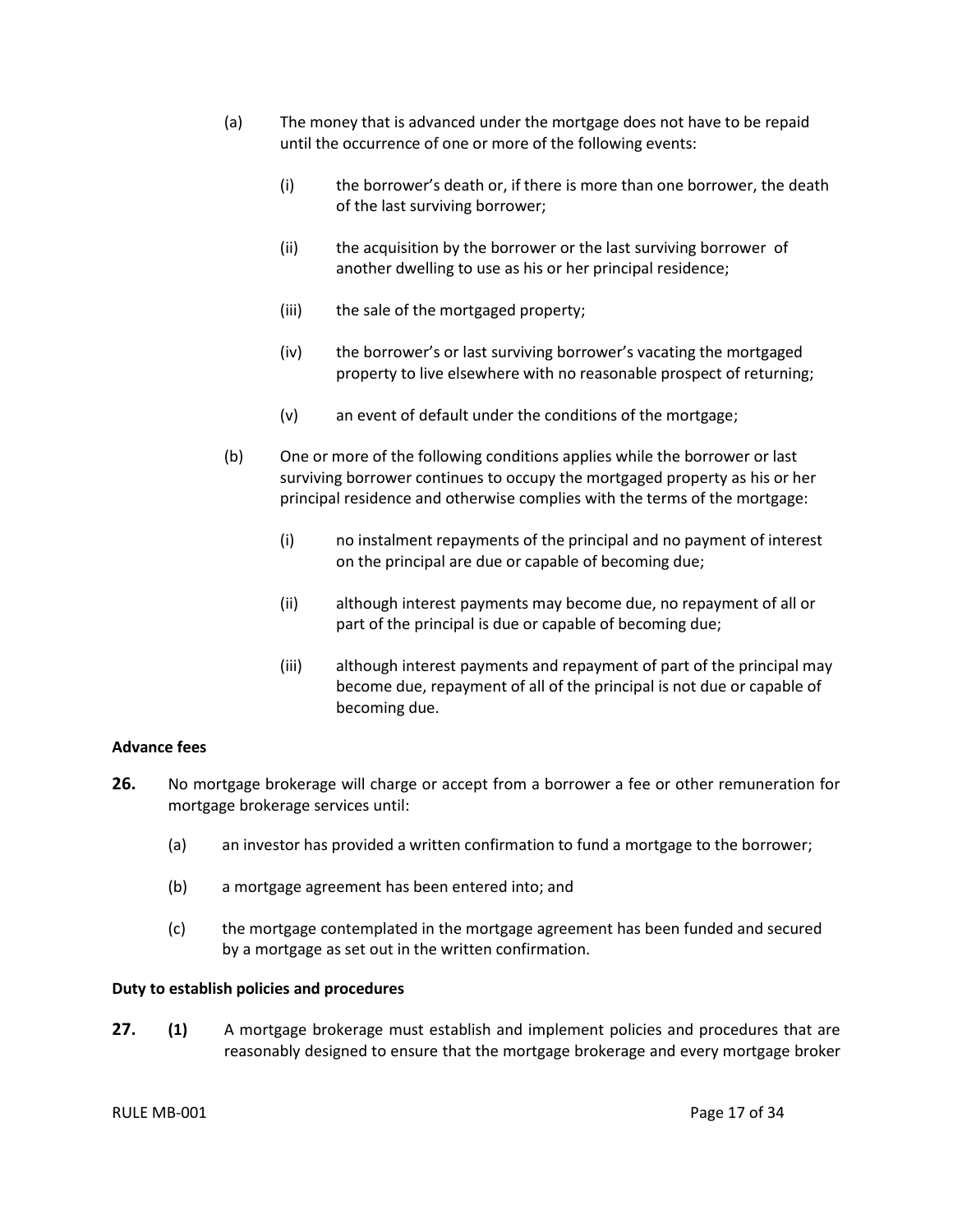and mortgage associate who is authorized to act on its behalf complies with the requirements established under the Act.

- **(2)** A mortgage brokerage must establish and implement policies and procedures providing for the adequate supervision of every mortgage broker and mortgage associate who is authorized to act on its behalf, and specifically with respect of the following matters:
	- (a) the verification of the identity of borrowers, lenders and private investors in the circumstances required by this Rule;
	- (b) the determination of the suitability of a mortgage or investment in a mortgage for a borrower or private investor;
	- (c) the identification of the material risks of an investment in a mortgage for a private investor and their disclosure to the private investor as required by this Rule;
	- (d) the identification of potential conflicts of interest;
	- (e) the provision of incentives to its mortgage brokers and mortgage associates by other persons and entities, if the mortgage brokerage permits any of its mortgage brokers or mortgage associates to receive such incentives.

#### <span id="page-20-0"></span>**Duty to establish complaints process**

- **28. (1)** A mortgage brokerage must establish a process for resolving complaints from the public about the mortgage business activities of the mortgage brokerage or of any mortgage broker or mortgage associate acting on its behalf.
	- **(2)** As part of the process for resolving complaints, the mortgage brokerage must:
		- (a) designate one or more individuals to receive and attempt to resolve complaints from the public;
		- (b) ensure that each designated individual is an employee of the mortgage brokerage or someone who is otherwise authorized to act on its behalf;
		- (c) document all complaints received from the public;
		- (d) respond to all complaints received from the public about any mortgage brokerage activities conducted by the mortgage brokerage; and
		- (e) respond to a complaint in a manner that a reasonable complainant would consider fair and effective.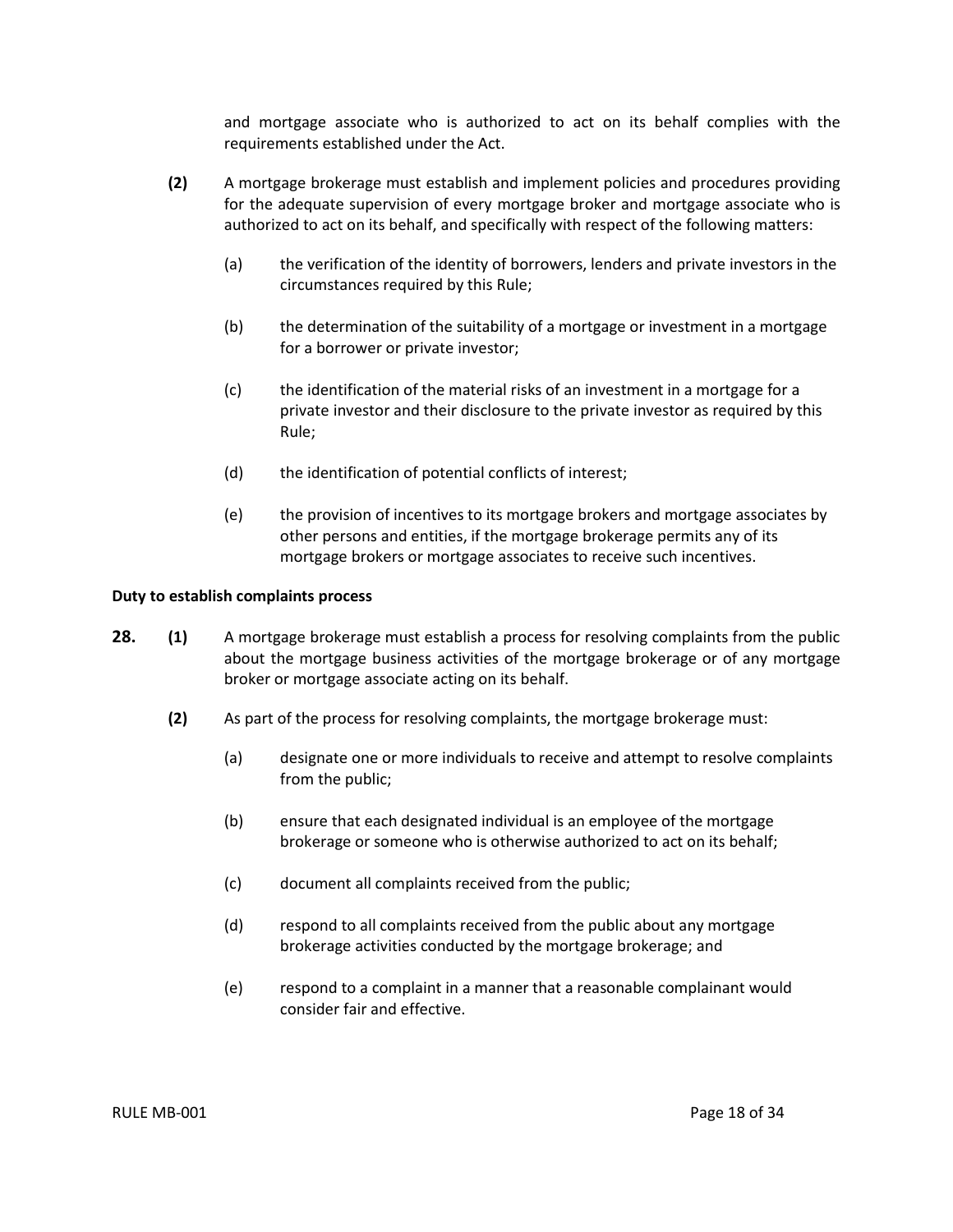#### <span id="page-21-0"></span>**Duty of mortgage brokerage in authorization of mortgage brokers and mortgage associates**

- **29. (1)** A mortgage brokerage must not authorize an individual to act on its behalf unless the mortgage brokerage takes reasonable steps to satisfy itself that the individual is eligible to be licensed as a mortgage broker or mortgage associate.
	- **(2)** A mortgage brokerage must not authorize an individual to act on its behalf if the mortgage brokerage knows, or reasonably ought to know, that the individual is a mortgage broker or mortgage associate who is authorized to deal or trade in mortgages on behalf of another mortgage brokerage.
	- **(3)** A mortgage brokerage must immediately notify the Director if the mortgage brokerage believes that there may be reasonable grounds upon which the Director could determine that a mortgage broker or mortgage associate is not suitable to be licensed under the Act.

#### <span id="page-21-1"></span>**Duty of mortgage brokers and mortgage associates acting on behalf of a mortgage brokerage**

**30.** A mortgage broker or mortgage associate must not do or omit to do anything that might reasonably be expected to result in the mortgage brokerage on whose behalf he or she is authorized to act to contravene or fail to comply with a requirement established under the Act.

#### <span id="page-21-2"></span>**Use of a professional corporation by mortgage brokers and mortgage associates**

**31. (1)** In this this section,

"family member" means a spouse, child, parent, grandparent, brother, sister, uncle, aunt, niece or nephew;

"family trust" means a trust, of which all of the beneficiaries and a majority of the trustees are Family Members.

- **(2)** A mortgage broker or mortgage associate must not receive, directly or indirectly, any fee or other remuneration in respect to his or her activities referred to in subsection 1(3) or (4) of the Act from a person other than the mortgage brokerage on whose behalf he or she is authorized to act.
- **(3)** A mortgage broker or mortgage associate who is a shareholder or employee of a professional corporation that is exempted by subsection 3(3) from the requirement to have a mortgage brokerage licence is permitted to receive fees or other remuneration for conducting activities referred to in subsection 1(3) or (4) of the Act from the professional corporation if the following circumstances exist:
	- (a) The professional corporation is incorporated under the laws of Canada or a jurisdiction in Canada;
	- (b) All of the professional corporation's directors, officers and shareholders are: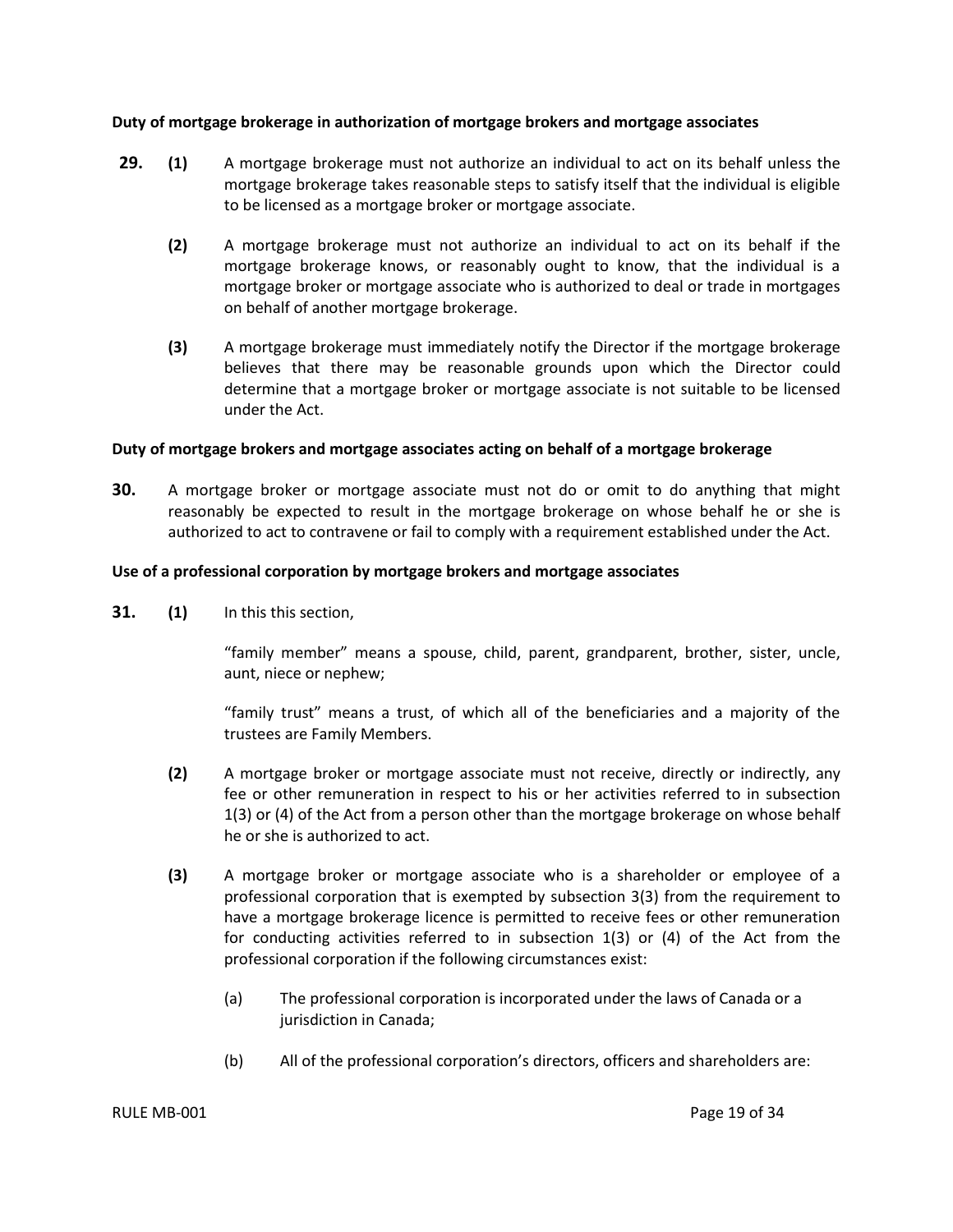- (i) licensed individuals authorized to act for the same mortgage brokerage;
- (ii) a family member of a licensed individual authorized to act for the same mortgage brokerage; or
- (iii) a family trust related to a licensed individual authorized to act for the same mortgage brokerage.
- (c) The professional corporation and the mortgage broker or mortgage associate have a written contract under which the mortgage brokerage is liable for the acts or omissions of the professional corporation and each licensed individual who is a director, officer, or shareholder of the professional corporation if these acts or omissions are related to or arise from the licensed activities of the mortgage broker or mortgage associate.
- (d) Upon request of the Director, the professional corporation makes any and all of its books and records available for inspection.
- (e) The mortgage brokerage on whose behalf the mortgage broker or mortgage associate is authorized to act pays the applicable fees and other remuneration for the mortgage broker or mortgage associate to the professional corporation instead of to the mortgage broker or mortgage associate.

### **PART 4 MORTGAGE ADMINISTRATORS**

## <span id="page-22-1"></span><span id="page-22-0"></span>**Principal administrator**

**32.** A principal administrator must be an individual who is a director or officer of the corporation.

## <span id="page-22-2"></span>**Additional duties of a principal administrator**

- **33.** A principal administrator must:
	- (a) review the policies and procedures of the mortgage administrator to determine whether they are reasonably designed to ensure that the mortgage administrator, and those acting on its behalf, comply with the requirements in the Act and regulations;
	- (b) recommend in writing to the mortgage administrator that it make any changes to its policies and procedures that he or she believes are necessary to ensure that the requirements mentioned in subsection (a) are met, and retain a copy of that written recommendation; and
	- (c) review every trust account reconciliation record prepared pursuant to section 48 and certify that it is accurate.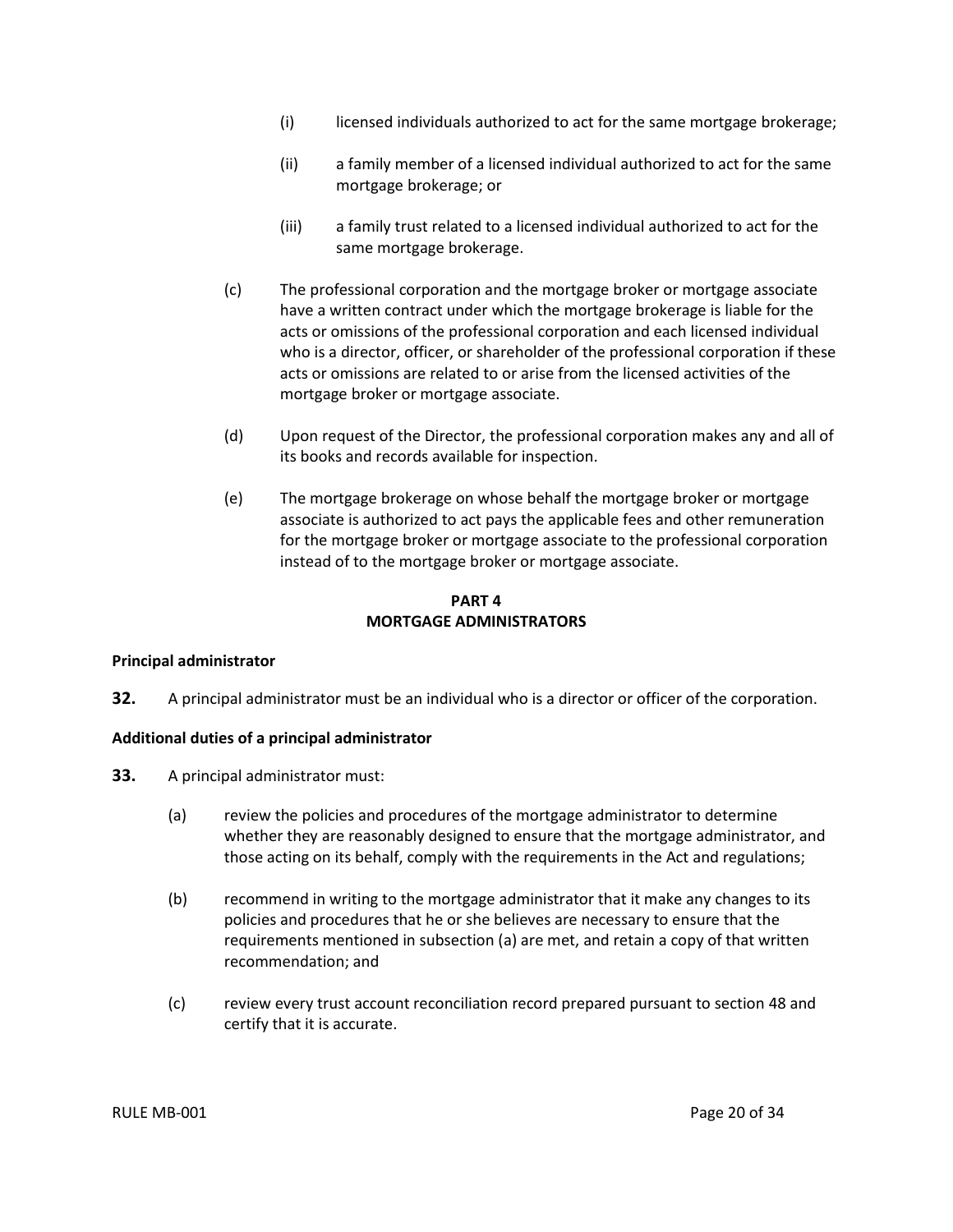#### <span id="page-23-0"></span>**Duty to verify customer's identity**

**34.** A mortgage administrator must verify the identity of a lender or private investor before entering into an agreement with that lender or private investor to administer the mortgage.

#### <span id="page-23-1"></span>**Duty regarding unlawful transactions**

**35.** A mortgage administrator must not administer a mortgage for a lender or private investor if the mortgage administrator has reason to believe that the mortgage, its renewal or the investment in it is unlawful.

#### <span id="page-23-2"></span>**Disclosure to the private investor**

- **36. (1)** Every mortgage administrator must provide a private investor with the following information in writing:
	- (a) whether the mortgage administrator or any related person has or may have an interest in the proposed mortgage administration transaction; and,
	- (b) if the mortgage administrator or any related person has such an interest, the nature of that interest.
	- **(2)** The mortgage brokerage must obtain the borrower's written acknowledgement that the mortgage brokerage made the disclosure required by this section.

#### <span id="page-23-3"></span>**Remuneration the mortgage administrator will receive from others**

- **37. (1)** A mortgage administrator must give the following information, in writing, to a private investor in connection with the administration of a mortgage:
	- (a) whether the mortgage administrator has received, may receive or will receive a fee or other remuneration, directly or indirectly, from another person in connection with the administration of the mortgage;
	- (b) if a fee or other remuneration is or may be payable to the mortgage administrator, the identity of the other person, the basis for calculating the amount of the fee or other remuneration and, in case of a benefit other than money, the nature of the benefit.
	- **(2)** The mortgage administrator must obtain the written acknowledgement of the private investor that the mortgage administrator made the disclosure required by this section.

#### <span id="page-23-4"></span>**Remuneration payable by the mortgage administrator to others**

**38. (1)** A mortgage administrator must give the following information, in writing, to a private investor in connection with the administration of a mortgage: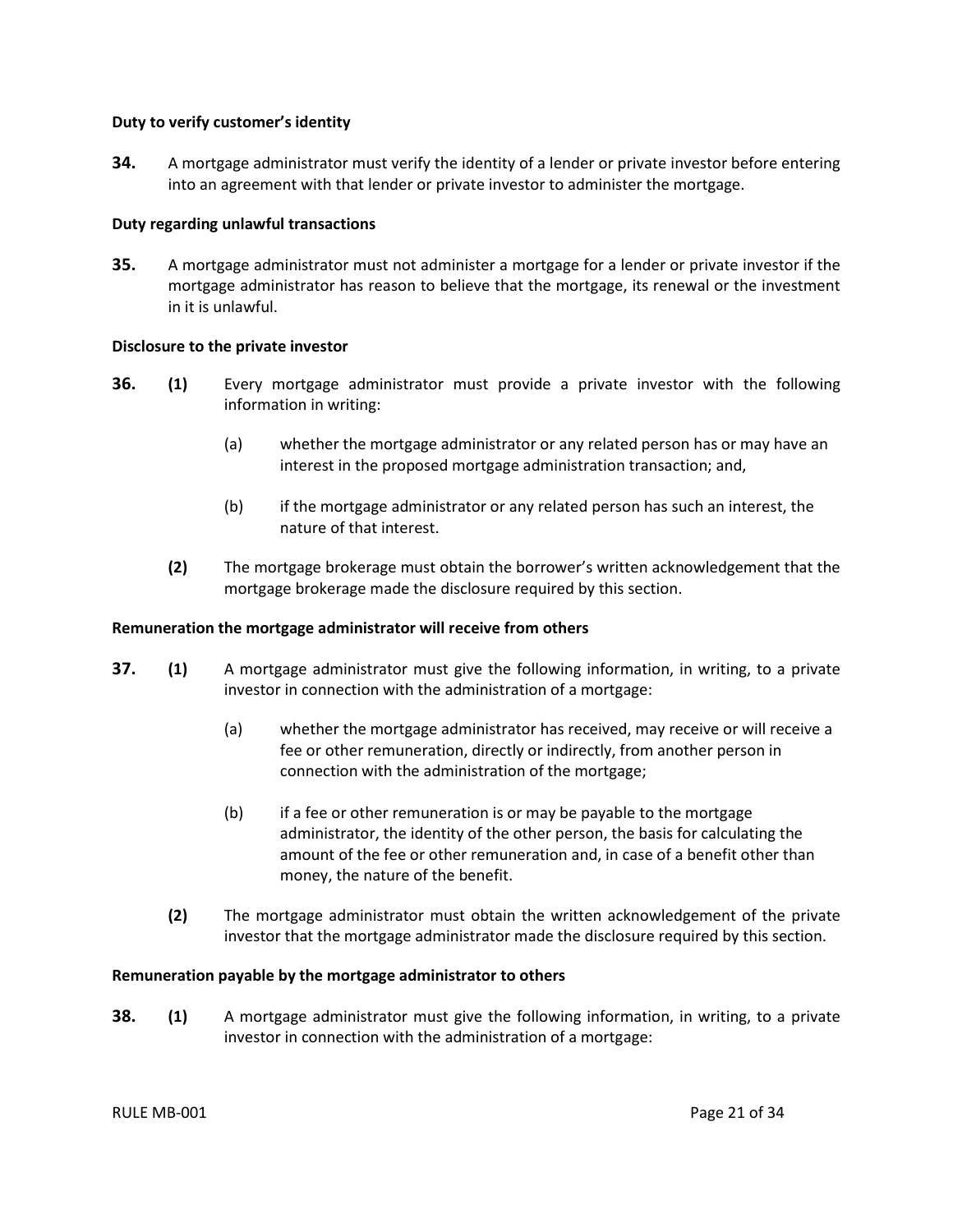- (a) whether the mortgage administrator has paid, may pay or will pay a fee or other remuneration, directly or indirectly, to another person in connection with the administration of the mortgage;
- (b) if a fee or other remuneration is or may be payable, the identity of the other person, the basis for calculating the amount of the fee or other remuneration and, in case of a benefit other than money, the nature of the benefit.
- **(2)** The mortgage administrator must obtain the written acknowledgement of the private investor that the mortgage administrator made the disclosure required by this section.

#### <span id="page-24-0"></span>**Duty to have an administration agreement**

- **39. (1)** For the purposes of section 32 of the Act, the agreement entered into between a mortgage administrator and a private investor must include terms and conditions that require the mortgage administrator to do all of the following:
	- (a) to promptly remit to the private investor all payments due and owing to the private investor under the mortgage that is the subject of the agreement;
	- (b) to immediately notify the private investor on becoming aware of any of the following changes with respect to the property that is the subject of the agreement:
		- (i) any subsequent encumbrance on the property;
		- (ii) any change in the use of the property;
		- (iii) any change in the amount or nature of insurance coverage on the property;
		- (iv) any other significant change in circumstances affecting the property;
	- (c) to provide to the private investor an annual statement of payments made by the borrower that indicates:
		- (i) the total amount of payments received from the borrower during the statement period;
		- (ii) the amount of the payments applied to principal and to interest;
		- (iii) the outstanding principal balance of the mortgage at the end of the statement period; and
		- (iv) the total amount of fees or other remuneration received by the mortgage administrator for administering the mortgage during the statement period;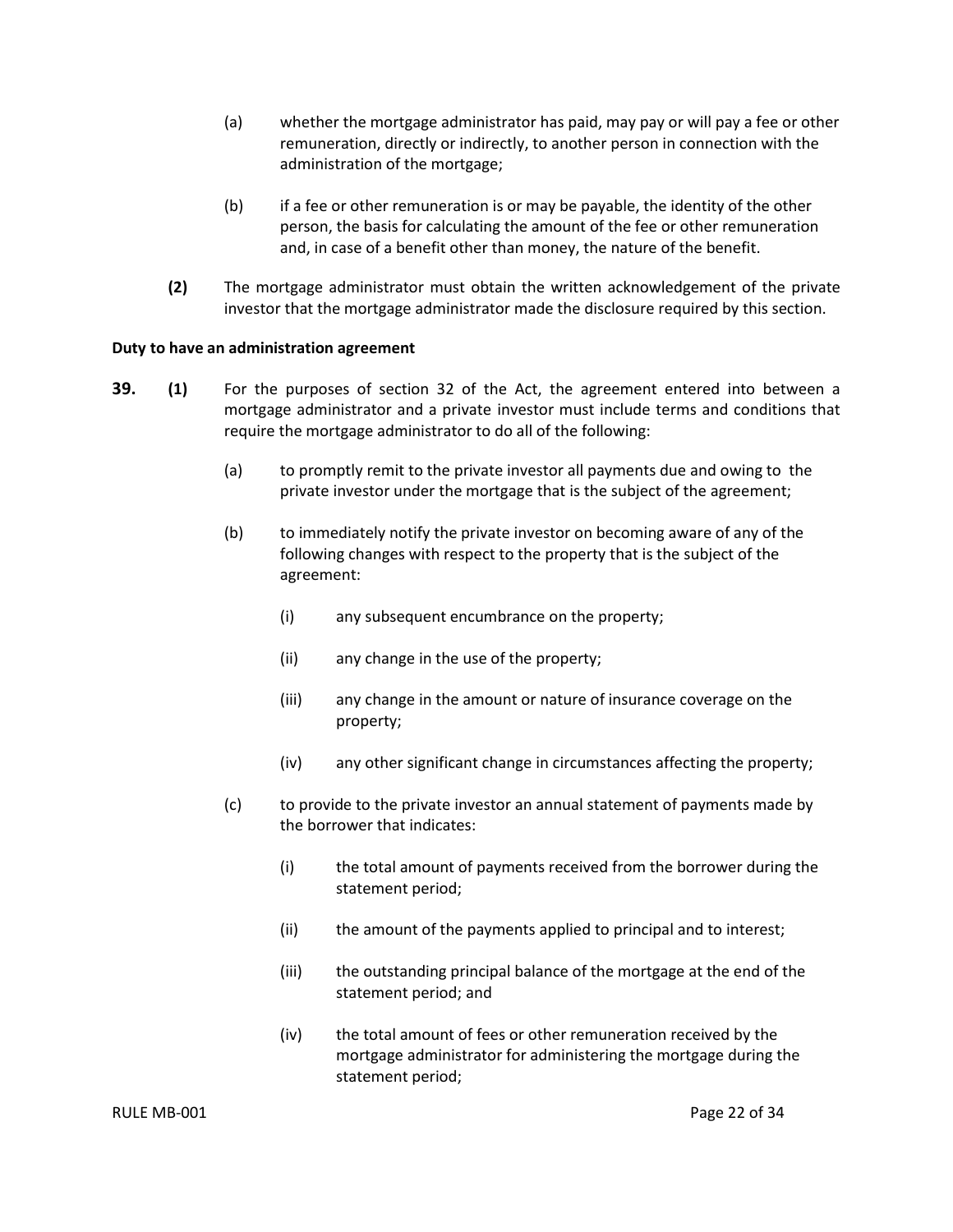- (d) to immediately notify the private investor on becoming aware of any default under the mortgage.
- **(2)** For the purposes of section 32 of the Act, the agreement entered into between a mortgage administrator and a private investor must contain:
	- (a) the name under which the mortgage is or will be registered in the land titles office or registered under the laws of another jurisdiction in Canada;
	- (b) a list of all fees or other remuneration that the mortgage administrator is to receive for the administration of the mortgage, including the method of calculation and payment;
	- (c) any other expenses or costs related to the mortgage that will be charged to the private investor;
	- (d) the extent of the responsibilities of the mortgage administrator and the private investor for decisions respecting:
		- (i) the collection of money under the mortgage;
		- (ii) the prepayment of principal under the mortgage;
		- (iii) discharges and partial discharges of the mortgage; and
		- (iv) the commencement or continuation of enforcement proceedings under the mortgage;
	- (e) the responsibility of the mortgage administrator to inform himself or herself as to the changes with respect to the property, within the meaning of paragraph  $(1)(b)$ ;
	- (f) the disposition to be made of all payments made under the mortgage by the borrower, including any penalties and bonuses;
	- (g) any conditions and restrictions with respect to the right of the private investor to terminate the agreement or assign his or her interest in the agreement; and
	- $(h)$  if the mortgage is held in trust, the details of the trust.

#### <span id="page-25-0"></span>**Deadline for mortgage administrator's disclosures to private investors**

**40. (1)** Unless the context requires otherwise, every disclosure of information to a private investor that is required by this Rule must be made at the earliest opportunity and, in any case, no later than two business days before the mortgage administrator and the private investor enter into a mortgage administration agreement for the applicable mortgage.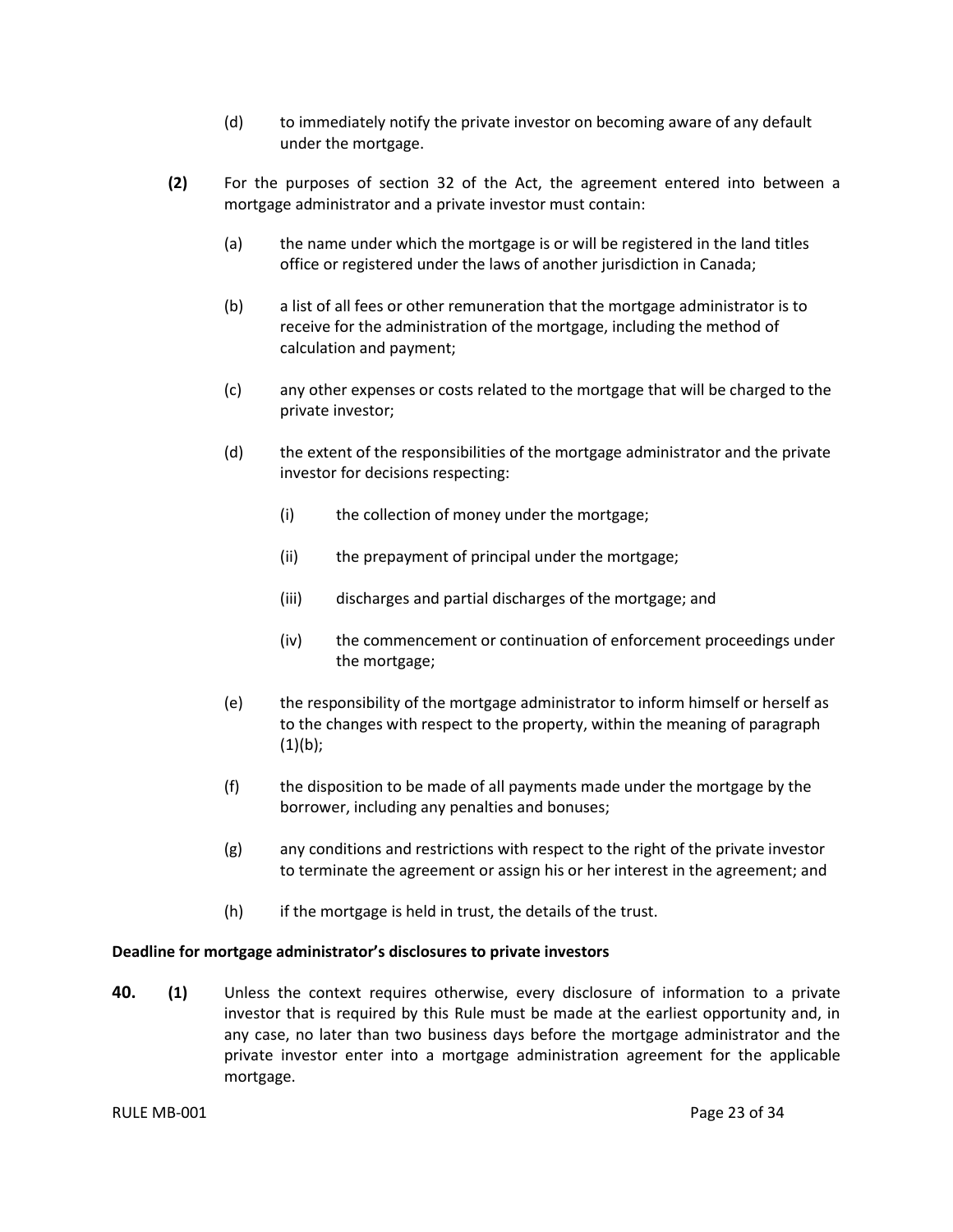- **(2)** If the private investor consents in writing to receiving the disclosure after the deadline described in subsection (1), the disclosure may instead be made no later than one business day before the mortgage administrator and the private investor enter into a mortgage administration agreement for the applicable mortgage.
- **41.** A mortgage administrator must not charge or accept from a private investor a fee or other remuneration for mortgage administering services until:
	- (a) a private investor has provided a written confirmation to fund a mortgage to the borrower;
	- (b) a mortgage agreement has been entered into; and
	- (c) the mortgage to the borrower has been funded and secured by a mortgage as set out in the written confirmation.

#### <span id="page-26-0"></span>**Duty to establish policies and procedures**

- **42. (1)** A mortgage administrator must establish and implement policies and procedures that are reasonably designed to ensure that the mortgage administrator and every person acting on its behalf complies with the requirements established under the Act and regulations.
	- **(2)** A mortgage administrator must establish and implement policies and procedures providing for the adequate supervision of every person acting on its behalf, and specifically with respect of the following matters:
		- (a) The verification of the identity of lenders and private investors in the circumstances required by this Rule;
		- (b) The identification of potential conflicts of interest that the mortgage administrator or any employee engaged in administering a particular mortgage may have in connection with the mortgage, and their disclosure to the lender or private investor as required by this Rule.

#### <span id="page-26-1"></span>**Duty to establish complaints process**

- **43. (1)** A mortgage administrator must establish a process for resolving complaints from the public about the mortgage business activities of the mortgage administrator or of any person acting on its behalf.
	- **(2)** As part of the process for resolving complaints, the mortgage administrator must:
		- (a) designate one or more individuals to receive and attempt to resolve complaints from the public;
		- (b) ensure that each designated individual is an employee of the mortgage administrator or someone who is otherwise authorized to act on its behalf;

RULE MB-001 Page 24 of 34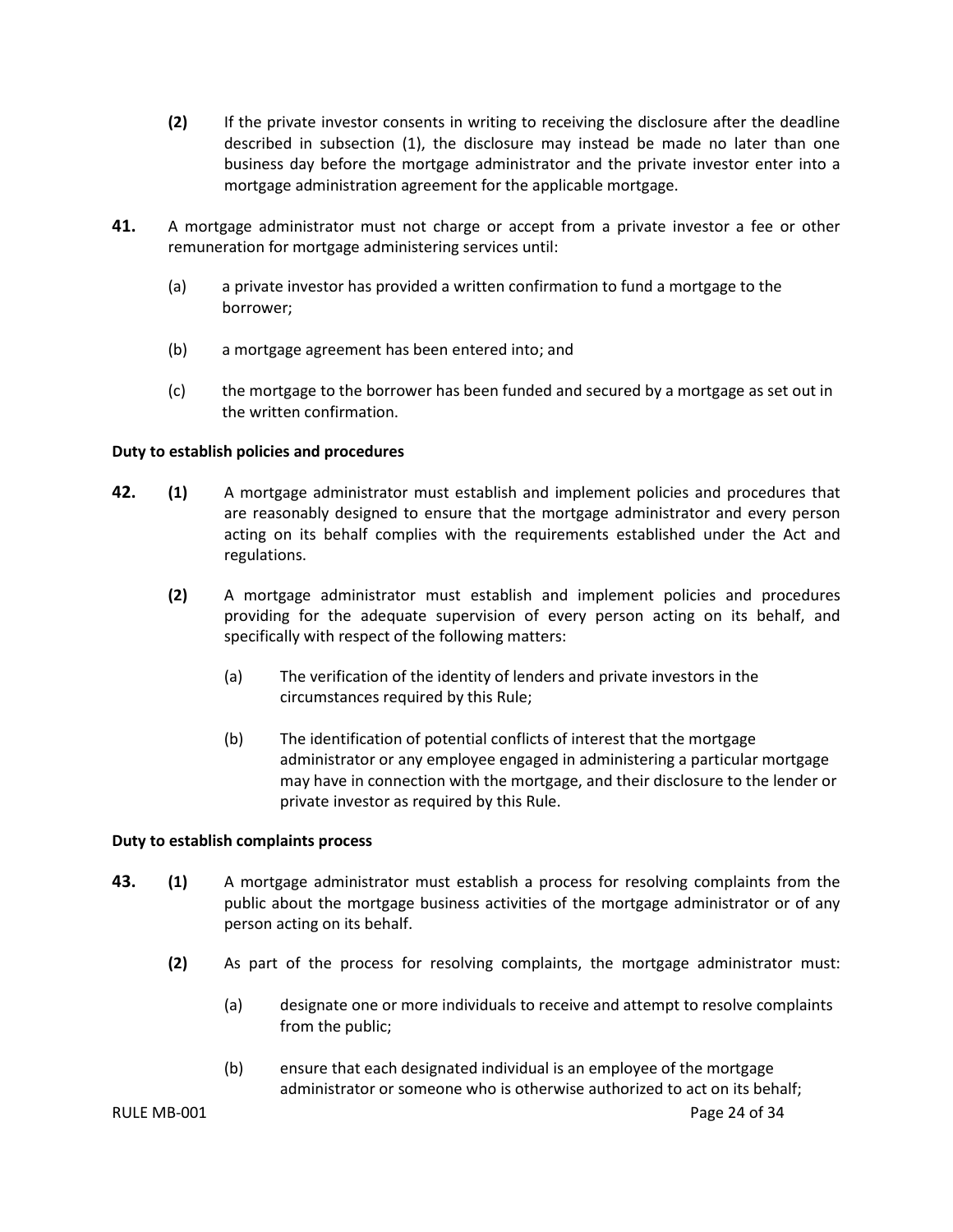- (c) document all complaints received from the public;
- (d) respond to all complaints received from the public about any mortgage administration activities conducted by the mortgage brokerage;
- (e) respond to a complaint in a manner that a reasonable complainant would consider fair and effective.

### **PART 5 RECORD-KEEPING**

#### <span id="page-27-1"></span><span id="page-27-0"></span>**Record keeping - General**

- **44. (1)** Every mortgage brokerage and mortgage administrator must keep a complete and accurate record of the following documents:
	- (a) financial records of the licence holder's activities in New Brunswick as required by the Act or regulations;
	- (b) all the information to be disclosed and documentation to be provided to and obtained from borrowers or prospective borrowers, or any other person pursuant to the Act or regulations;
	- (c) all the information to be disclosed and documentation to be provided to and obtained from private investors or prospective private investors or any other person pursuant to this Act or regulations;
	- (d) all written agreements that the mortgage brokerage or mortgage administrator has entered into with a borrower or private investor;
	- (e) all documents, correspondence and any other written information that the mortgage brokerage or mortgage administrator provided to or received from another person with respect to a mortgage transaction;
	- (f) any other records required by the Act or the regulations.
	- **(2)** Every mortgage brokerage and mortgage administrator must keep records showing, with respect to each mortgage that it brokers or administers:
		- (a) the date and nature of the transaction;
		- (b) a description of the real property that is sufficient to identify it;
		- (c) the names of all of the parties to the mortgage;
		- (d) the repayment terms;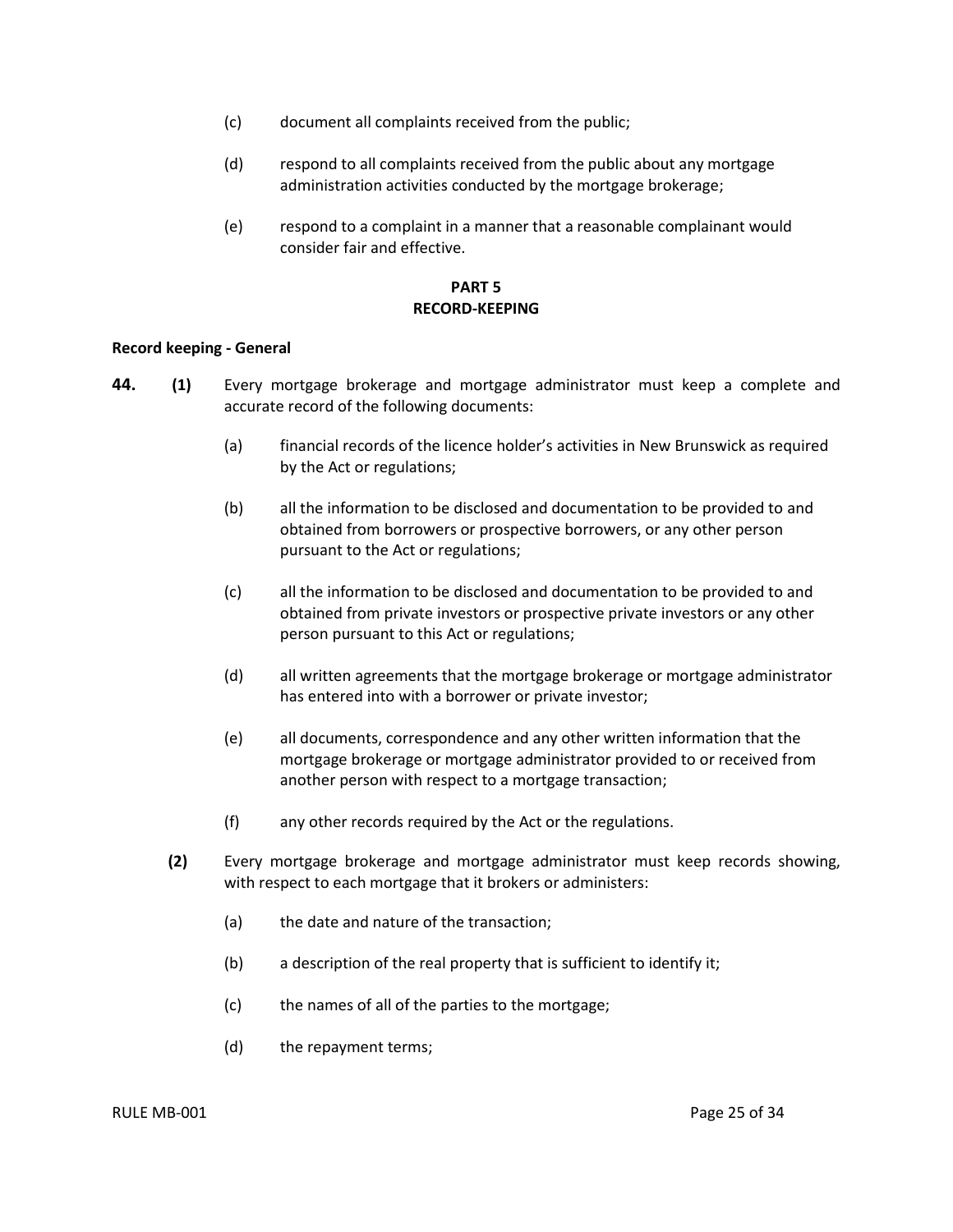- (e) the fees, expenses, costs or other charges required to be borne by the borrower;
- (f) the fees or other remuneration received by the mortgage brokerage or the mortgage administrator and the identity of the persons paying the fees or other remuneration.
- **(3)** Every month, every mortgage administrator that receives payments made by a borrower or otherwise monitors the performance of a borrower with respect to his or her payment obligations under a mortgage must prepare a record that:
	- (a) reconciles the total of outstanding principal balances due from borrowers with respect to mortgages being administered and the total amount of principal balances owing to investors under those mortgages, as the balances appear in the records of the mortgage administrator;
	- (b) sets out the difference, if any, between the balances as of the last day of the month and describes the reasons for the difference; and
	- (c) is signed and dated by an officer of the mortgage administrator to indicate that he or she has reviewed the record and certifies that it is accurate.

#### <span id="page-28-0"></span>**Security of records**

**45.** Every mortgage brokerage and mortgage administrator must take precautions that are appropriate to the form of its records, to maintain the integrity of the records.

## **PART 6 TRUST PROPERTY**

#### <span id="page-28-2"></span><span id="page-28-1"></span>**Record keeping – Trust property**

- **46. (1)** In addition to the requirements set out in section 44 of this Rule, every mortgage brokerage that receives or holds trust money and every mortgage administrator must keep records showing:
	- (a) all trust money received and all transactions relating to the trust money; and
	- (b) the unexpended balance of trust money held by the mortgage brokerage or mortgage administrator in total and also separately for each person for whom that money is held.
	- **(2)** The records must include:
		- (a) a separate trust ledger for each person on whose behalf the mortgage brokerage or mortgage administrator holds trust money showing, in chronological order: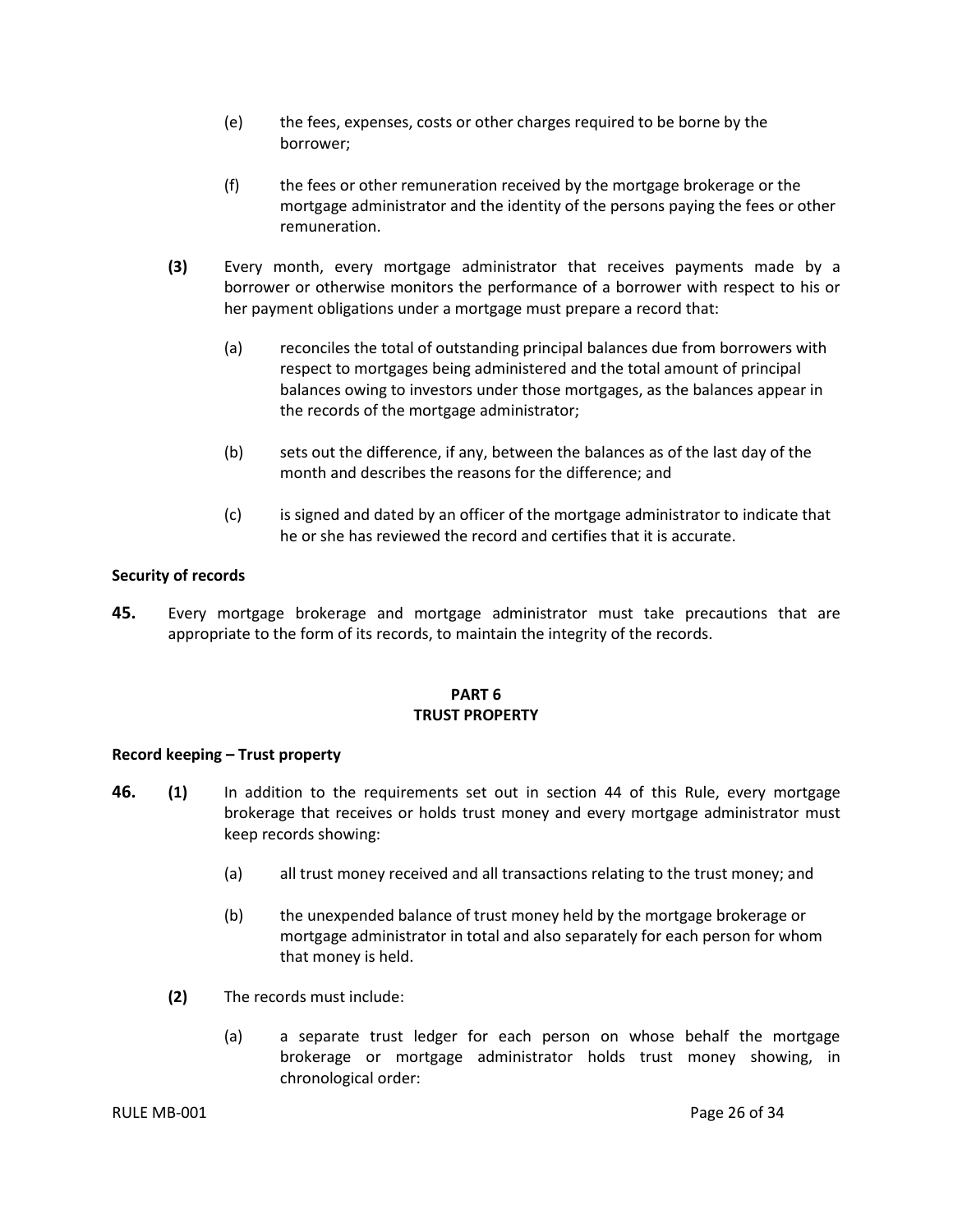- (i) all receipts and disbursements of trust money with respect to that person;
- (ii) with respect to each receipt:
	- (A) from whom the money was received;
	- (B) the form and manner in which the money was received; and
	- (C) the purpose for which the money was received, including particulars of the mortgage to which the money relates;
- (iii) with respect to each disbursement:
	- (A) to whom the money was disbursed;
	- (B) the number of the cheque, or the confirmation number of the electronic transfer, by which the money was disbursed; and
	- (C) the purpose for the disbursement, including particulars of the mortgage to which the disbursement relates; and
- (iv) the unexpended balance held on behalf of the person immediately after each receipt and disbursement; and

#### (b) copies of:

- (i) deposit slips for each deposit to the trust account;
- (ii) all cheques with respect to the account, including cancelled cheques;
- (iii) bank statements or passbooks for the trust account; and
- (iv) any other documentary evidence of deposits and withdrawals with respect to the trust account.

#### <span id="page-29-0"></span>**Monthly reconciliation**

- **47.** Every mortgage brokerage that receives or holds trust money and every mortgage administrator must, every month, prepare a trust account reconciliation that:
	- (a) if prepared by a mortgage brokerage, is reviewed by the principal broker in accordance with paragraph 12(d);
	- (b) if prepared by a mortgage administrator, is reviewed by the principal administrator in accordance with paragraph 33(c);
	- (c) is prepared and reviewed by different individuals; and

#### RULE MB-001 Page 27 of 34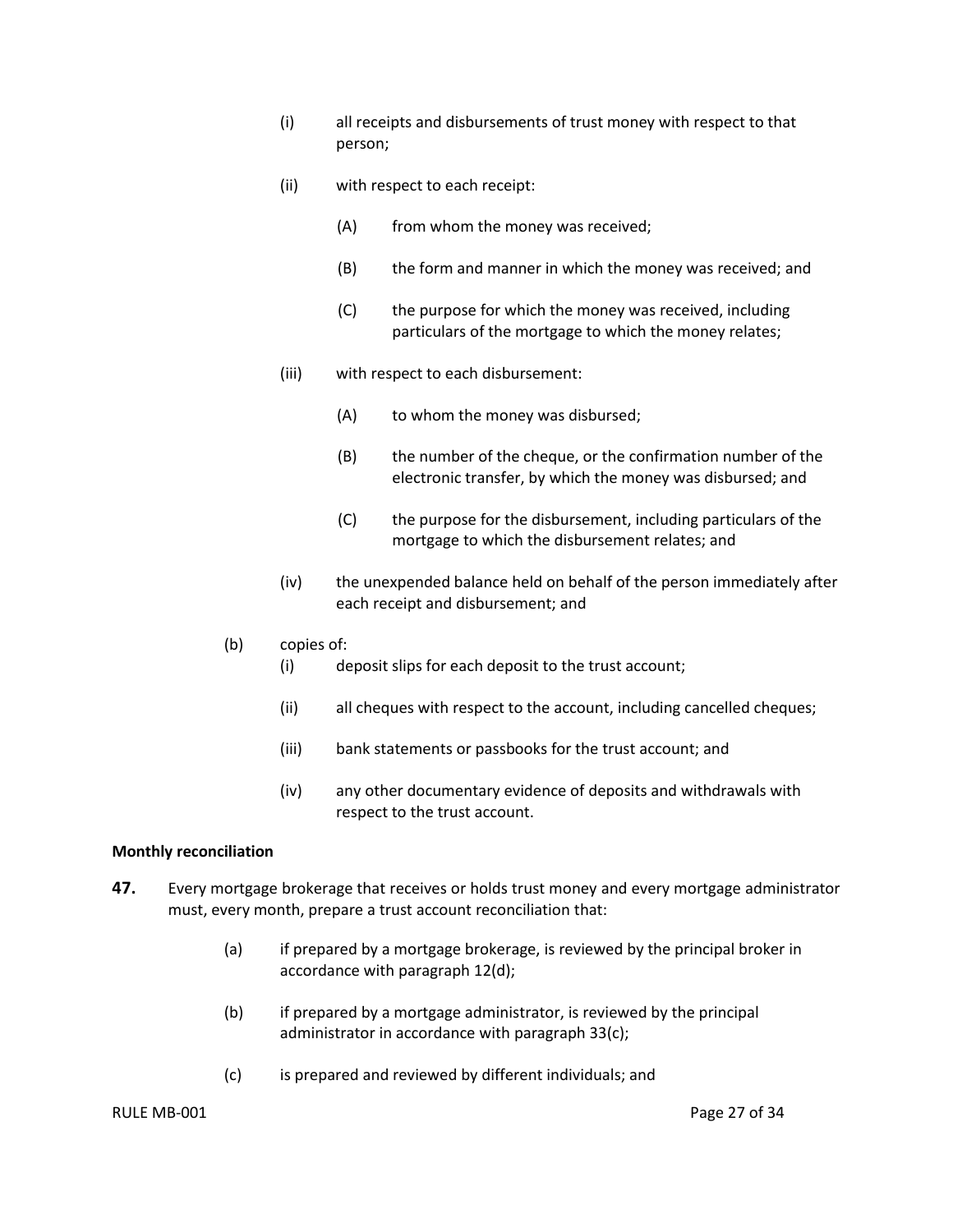- (d) is prepared, reviewed and certified no later than:
	- (i) if the mortgage brokerage or mortgage administrator receives a monthly account statement from the financial institution where the account is maintained, 30 days after the monthly statement is received; or
	- (ii) in any other case, 30 days after the end of the month.

#### <span id="page-30-0"></span>**Records of mortgage administrator**

- **48. (1)** Every mortgage administrator must keep records that identify:
	- (a) all mortgages received or held in trust by the mortgage administrator, and the original amount of each mortgage;
	- (b) separately for each mortgage any receipt or disbursement of funds and any liabilities, income and expenses with respect to the mortgage; and
	- (c) with respect to each mortgage held in trust, the fractional interest or percentage owned by any person.
	- **(2)** The records mentioned in subsection (1) must include a trust ledger for each mortgage held in trust showing, in chronological order:
		- (a) the amount of money received from each person having an interest in the mortgage, the form and manner in which the money was received and the date the money was received;
		- (b) the amount of money advanced on the mortgage or the purchase price of the mortgage the form and manner in which the money was advanced and the date that money was advanced or paid;
		- (c) the dates and amounts of any repayments received on the mortgage and the name of the person from whom the money was received;
		- (d) the dates and amounts of any disbursements of money received under the mortgage and the name of the person to whom it was disbursed;
		- (e) any other liabilities, income and expenses relating to the mortgage;
		- (f) the receipt or disbursement of any funds in connection with the mortgage; and
		- (g) the outstanding balance of the mortgage in total and separately for each person having an interest in the mortgage.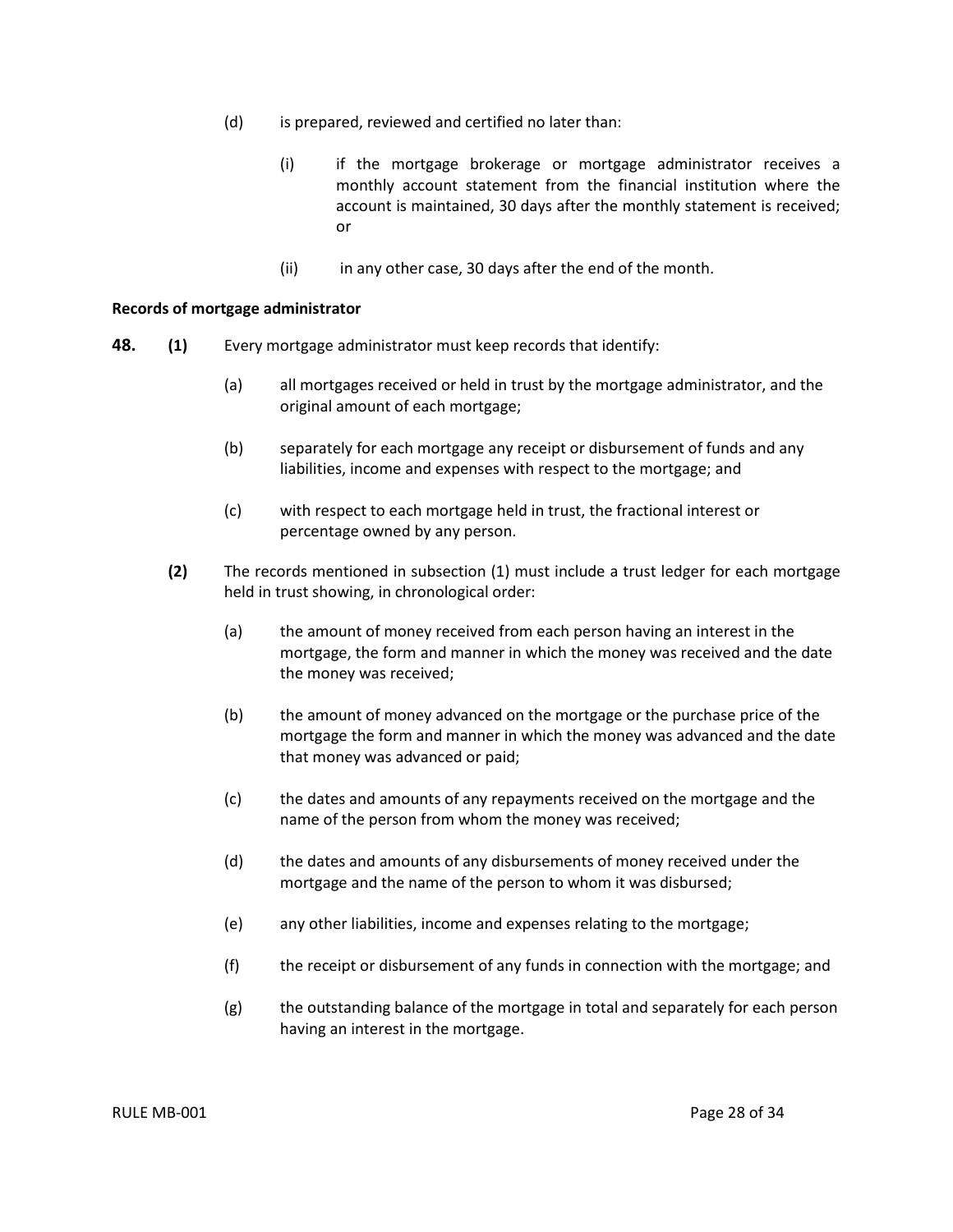#### <span id="page-31-0"></span>**Trust agreements**

- **49. (1)** For the purposes of section 43 of the Act, the written trust agreement must contain with respect to the receiving or holding of trust money:
	- (a) an express acknowledgment of the trust;
	- (b) the terms on which the trust money is to be received, held and disbursed; and
	- (c) a term that requires that all withdrawals of money from the trust account for remuneration to a mortgage brokerage or mortgage administrator, be done by way of cheque, or electronic transfer, payable to the general account of the mortgage brokerage or mortgage administrator.
	- **(2)** The written trust agreement mentioned in section 44 of the Act with respect to holding a mortgage in trust must:
		- (a) include a description of the interest in the mortgage that is the subject of the trust, including, if the interest represents less than the entire mortgage, the percentage of the mortgage that the interest represents;
		- (b) set out the terms of the trust; and
		- (c) have appended to it a copy of the mortgage agreement that creates the interest that is the subject of the trust.
	- **(3)** The written trust agreement under paragraphs 43(1)(b) and 43(2)(b) of the Act and the written administrative agreement under subsection 32(1) of the Act may be combined into one agreement.

#### <span id="page-31-1"></span>**Mortgage held in trust**

**50.** Every mortgage administrator that receives a mortgage in trust must ensure that the interests of the beneficiaries in the mortgage are registered in the land titles registry against the mortgage administrator's interest in the mortgage.

#### <span id="page-31-2"></span>**Requirements regarding trust money**

- **51. (1)** Every mortgage brokerage receiving trust money must:
	- (a) provide a receipt to the person from whom the money was received, showing:
		- (i) the amount of money received;
		- (ii) the manner in which the money was received;
		- (iii) the date on which the mortgage brokerage received the money;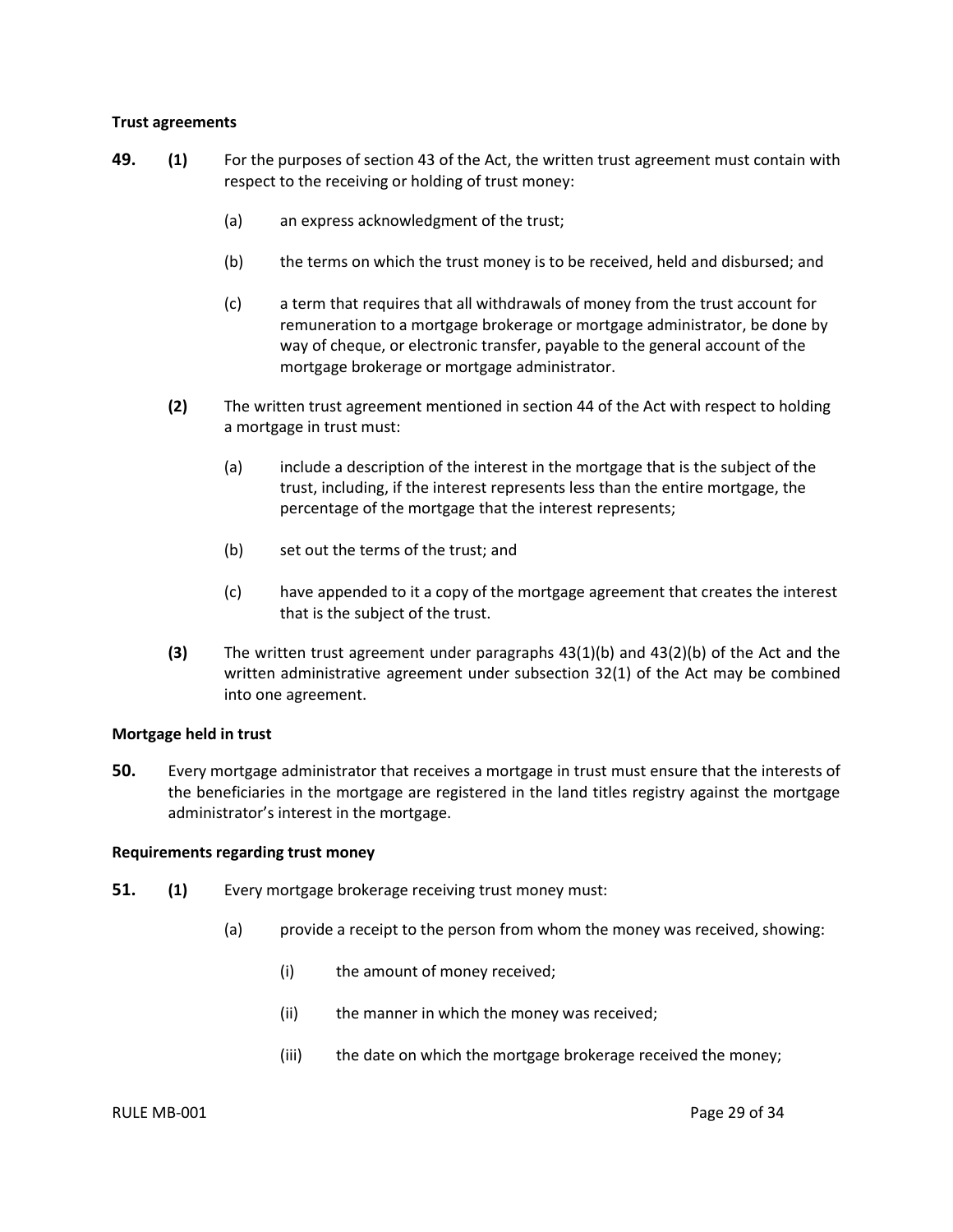- (iv) the name of the person from whom the money was received and, if the money was received on behalf of another person, the name of that person;
- (v) the purpose for which the money was received, including particulars of the mortgage to which the money relates; and
- (vi) the name of the mortgage broker or mortgage associate who received the money on behalf of the mortgage brokerage; and
- (b) ensure that a duplicate deposit receipt or other documentary evidence of the deposit is prepared.
- **(2)** Every withdrawal of money by a mortgage brokerage or mortgage administrator from a trust account must be done by way of:
	- (a) a cheque that meets all of the following conditions:
		- (i) it is numbered and includes on its face words identifying it as being drawn against a trust account;
		- (ii) it includes a reference to the transaction to which it relates that is sufficient to permit the cheque to be identified with the corresponding disbursement recorded in the records of the mortgage brokerage or mortgage administrator; or
	- (b) an electronic transfer that meets all of the following conditions:
		- (i) the financial institution where the trust account is maintained is able to produce a written confirmation showing all of the following details of the electronic transfer:
			- (A) the date of the transfer;
			- (B) the name of the financial institution and the account name and account number of the trust account from which the trust money was withdrawn;
			- (C) the name of the financial institution and the account name and account number of the account to which the trust money was transferred;
			- (D) the amount of trust moneys transferred;
		- (ii) an automated teller machine card is not used to make the transfer.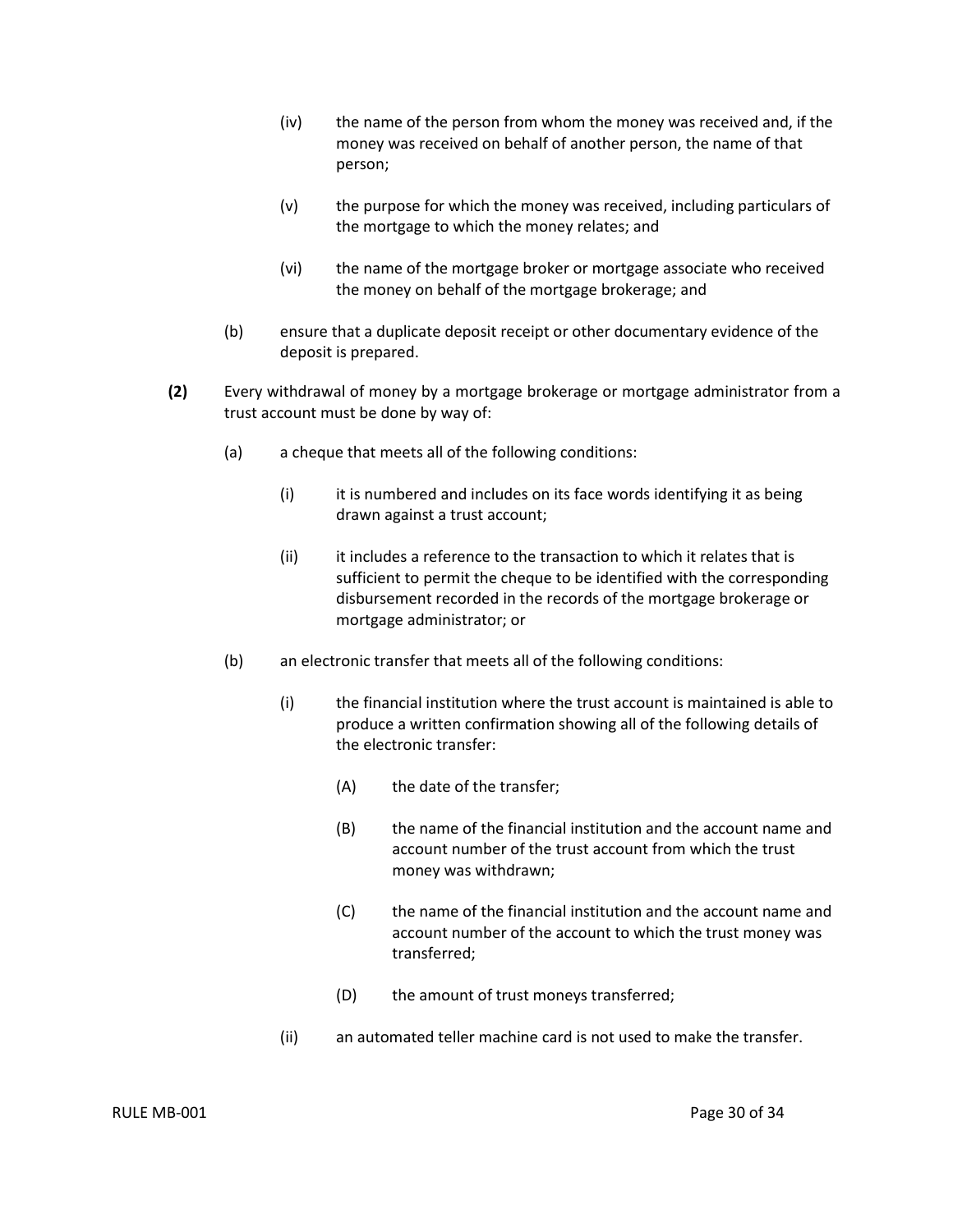- **(3)** If a mortgage brokerage or mortgage administrator transfers trust moneys by way of an electronic transfer in accordance with paragraph (2)(b) to an account to which the mortgage brokerage or mortgage administrator has not previously transferred trust moneys, the mortgage brokerage or mortgage administrator must:
	- (a) within five days after the date of the transfer, obtain a confirmation from the recipient to whom the trust money was intended to be transferred that the trust money was received; and
	- (b) prepare a record that documents the date the confirmation was received by the mortgage brokerage or mortgage administrator and the name of the individual who provided the confirmation.

#### <span id="page-33-0"></span>**Deposit of trust money**

- **52.** For the purposes of section 46 of the Act, every licence holder receiving trust money must, within two business days after its receipt, deposit the money into a trust account that is held with one of the following:
	- (a) a bank authorized to accept deposits pursuant to the *Bank Act* (Canada);
	- (b) a credit union incorporated, continued or registered pursuant to the *Credit Unions Act;*
	- (c) a corporation authorized to accept deposits pursuant to the *Loan and Trust Companies Act;*
	- (d) A retail association as defined under the *Cooperative Credit Associations Act* (Canada).

#### **PART 7 ANNUAL DELIVERY REQUIREMENTS**

#### <span id="page-33-2"></span><span id="page-33-1"></span>**Annual return**

- **53.** (1) For the purposes of section 49 of the Act, every mortgage brokerage and mortgage administrator must deliver to the Director an annual return, for the period covering January 1 $^{\rm st}$  to December 31 $^{\rm st}$  of the previous year, on or before March 31 $^{\rm st}$  of each year.
	- (2) An annual return for a mortgage brokerage and mortgage administrator must set out the following information:
		- (a) the name and address of the entity, including the address for service;
		- (b) information on the types of licensed activities conducted by the entity;
		- (c) other business activities conducted by the entity;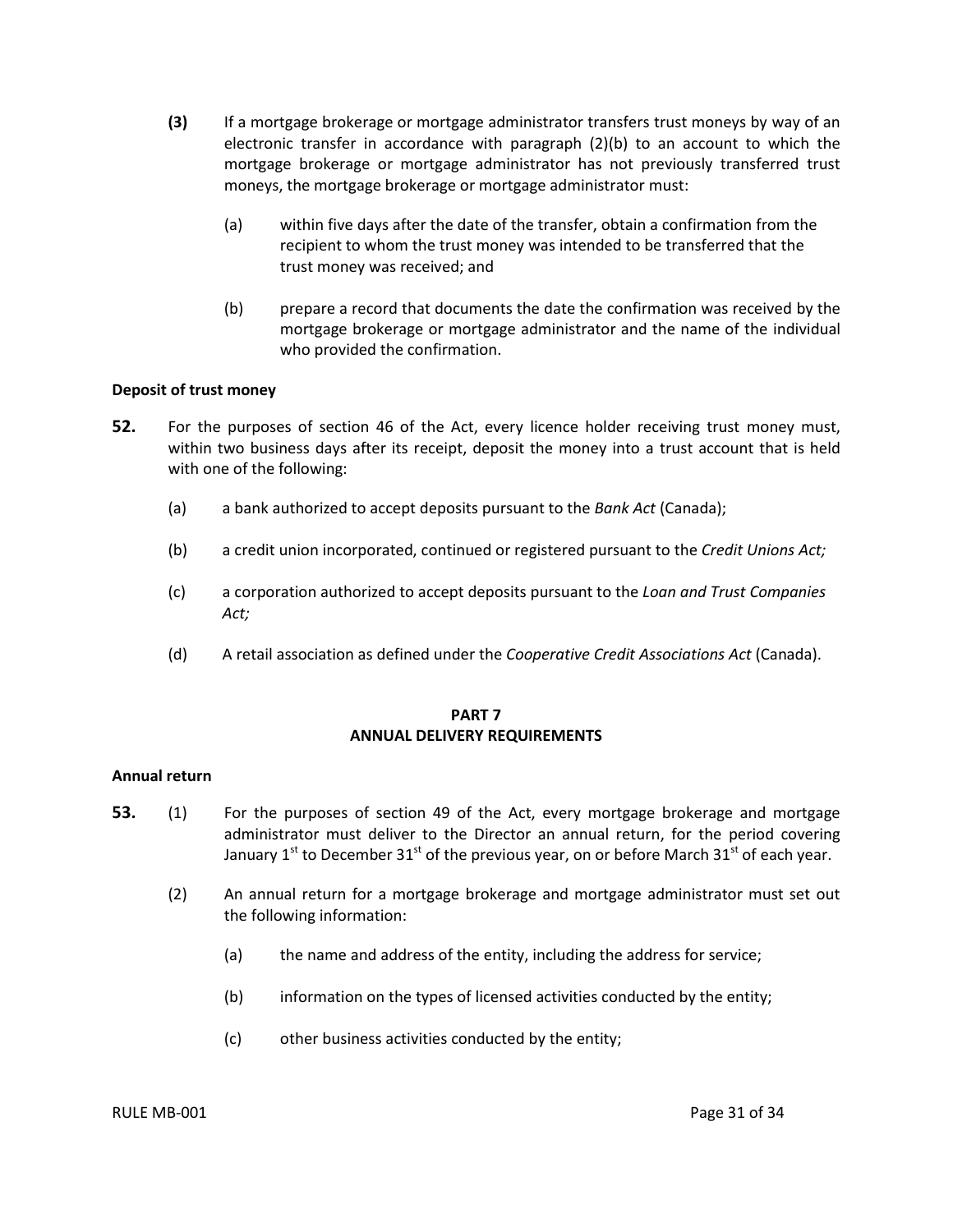- (d) number of mortgage brokers and mortgage associates acting on behalf of the entity;
- (e) the date that policies and procedures of the entity were last reviewed ;
- (f) any changes in the format of records and the accessibility of those records;
- (g) the number and dollar value of mortgages closed during the reporting period, by type of mortgage and by type of lender;
- (h) a description of the complaints against the entity and anyone acting on its behalf;
- (i) any changes to the complaint handling procedure of the entity;
- (j) any errors and omissions insurance claims against the entity or those acting on behalf of the entity;
- (k) any claims against the entity or those acting on behalf of the entity paid by errors and omissions insurance;
- (l) any change in circumstances of the entity that had not been reported during the reporting period;
- (m) any non-monetary incentives received by the entity and a description of the incentive;
- (n) a description of any contingency commission, volume bonus or payment arrangement with lenders;
- (o) the number of mortgage associates or mortgage brokers remunerated through a professional corporation.
- **54.** For the purposes of section 50 of the Act, every mortgage brokerage that did not hold an endorsement during the preceding fiscal year must provide a declaration to the Director that it did not hold any trust property for the period covering January  $1<sup>st</sup>$  to December 31<sup>st</sup> of the previous year prior to January 1<sup>st</sup> of each year.

#### <span id="page-34-0"></span>**Annual financial statement**

**55. (1)** In this section:

**"auditor"** means a member in good standing of a recognized accounting profession that is regulated by an Act of Canada or any province or territory;

"**fiscal year**" means the fiscal year of the mortgage brokerage or mortgage administrator.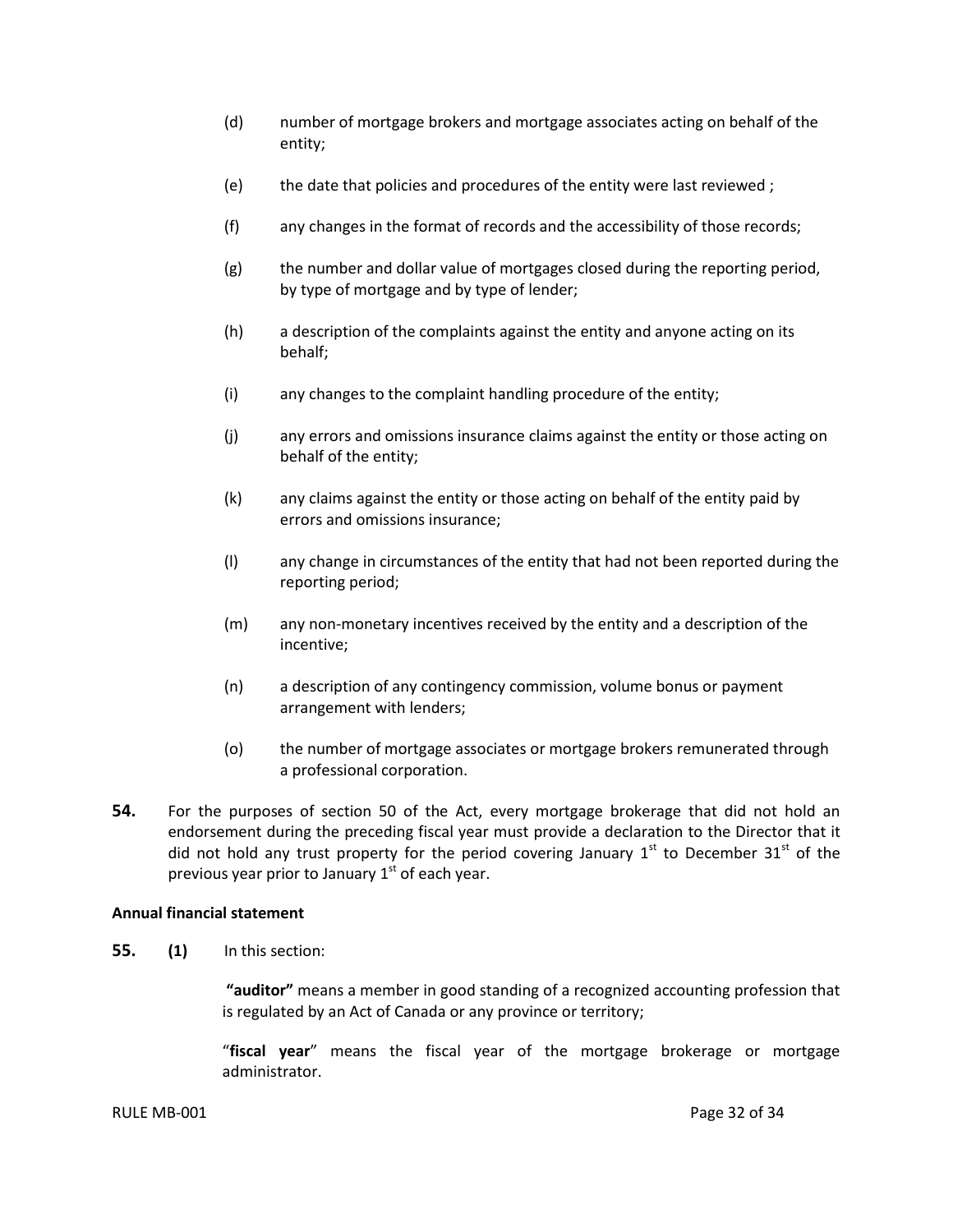- **(2)** Pursuant to section 51 of the Act, the financial statements provided to the Director must:
	- (a) be audited and filed annually;
	- (b) include a written certification as to the accuracy of the financial statements made by two directors of the mortgage brokerage or mortgage administrator; and
	- (c) include an auditor's report expressing an unmodified opinion;
- **(3)** The financial statement mentioned in subsection (2) must be delivered to the Director no later than 120 days after the end of the fiscal year to which it relates.
- **(4)** No mortgage brokerage that has been granted an endorsement, and no mortgage administrator, will change its fiscal year if, as a result of the change, the fiscal year will be a period that exceeds 15 months.

## **PART 8 ADVERTISING AND COMMUNICATIONS**

#### <span id="page-35-1"></span><span id="page-35-0"></span>**Advertising requirements**

- **56. (1)** For the purposes of subsection 54(2) of the Act, an advertisement of a mortgage brokerage or mortgage administrator that advertises the business or any products or services offered by that business must contain:
	- (a) a statement identifying the licence issued to the mortgage brokerage or mortgage administrator; and
	- (b) in the case of an advertisement for a mortgage brokerage that includes a reference to a particular mortgage broker or mortgage associate authorized to broker mortgages on its behalf, the name of the mortgage broker or mortgage associate as set out in his or her licence.
	- **(2)** For the purposes of subsection 54(3) of the Act, an advertisement of a mortgage broker or mortgage associate advertising any product or service offered by the mortgage broker or mortgage associate must contain a statement identifying the licence issued to the mortgage brokerage for which the mortgage broker or mortgage associate is authorized to act.

#### <span id="page-35-2"></span>**Correspondence requirements**

**57.** For the purposes of section 56 of the Act, every licensee must disclose the following information in correspondence and other written material prepared or used in the course of their licensed activities: